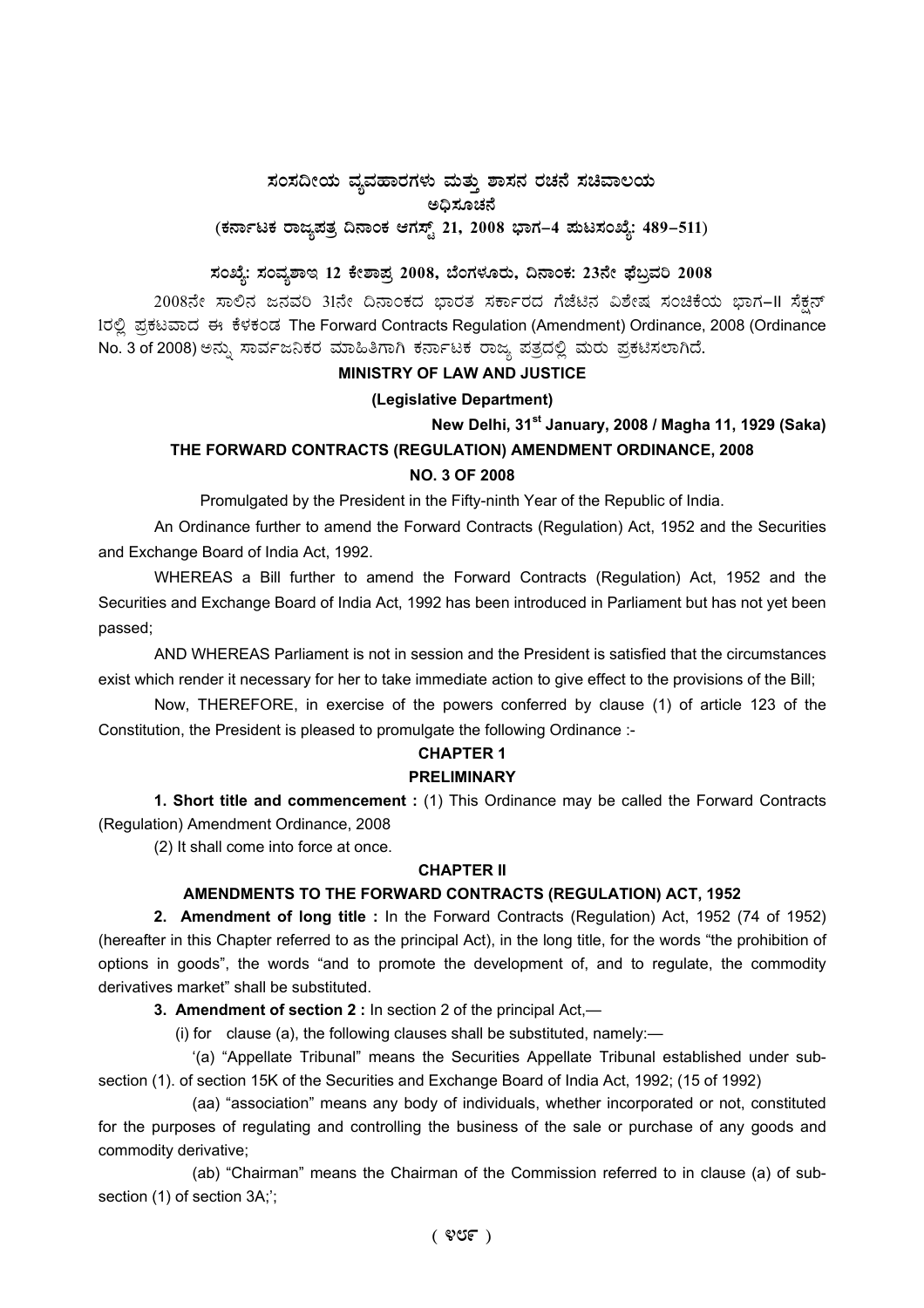(ii) after clause (b), the following clauses shall be inserted, namely:—

'(ba) "commodity derivative" means—

(i) a contract for delivery of goods, which is not a ready delivery contract; or

 (ii) a contract for differences which derives its value from prices or indices of prices of such underlying goods or activities, services, rights, interests and events, as may be notified in consultation with the Commission by the Central Government, but does not include securities;

 (bb) "corporatisation" means the succession of a recognised association, being a body of individuals or a society registered under the Societies Registration Act, 1860, (21 of 1860) by another association, being a company incorporated for the purpose of assisting, regulating or controlling the business of buying, selling or dealing in goods or commodity derivatives carried on by such individuals or society;

 (bc) "demutualization" means the segregation of ownership and management from the trading rights of the members of a recognised association in accordance with a scheme approved by the Commission;';

 (iii) in clause (c), after the words "delivery contract", the words "and includes contract for commodity derivative" shall be inserted;

(iv) after clause (c), the following clause shall be inserted, namely:—

 '(ca) "Fund" means the Forward Markets Commission General Fund constituted under subsection (1) of section 4E;';

 (v) after clause (e), the following clauses shall be inserted, namely:— '(ea) "intermediary" means a member of the association, and includes a collateral manager, a clearing house, or such other person who is associated with the commodity derivatives market and is specified as such by the Central Government for the purposes of this Act;

 (eb) "member" means a whole-time or part-time member of the Commission and includes the Chairman;';

 (vi) after clause (f), the following clauses shall be inserted, namely:— '(fa) "notification" means a notification published in the Official Gazette and the expression "notify" shall be construed accordingly;

 (fb) "option in commodity derivative" means an agreement, by whatever name called, for trading in a commodity derivative and includes a teji, a mandi, a teji-mandi, a gali, a put, a call or a put and call in commodity derivative;';

(vii) in clause (i),

(A) for the words "eleven days", the words "thirty days" shall be substituted;

 (B) in the Explanation, in clause (i), after the word and figures "Act, 1970" the words, figures and brackets "or under section 3 of the Banking Companies (Acquisition and Transfer of Undertakings) Act,. 1980" (40 of 1980) shall be inserted;

 (viii) in clause (j), for the words and figure "the central Government under section 6 in respect of goods or classes of goods", the words and figure "the Commission under section 6 in respect of forward contract or classes of forward contracts" shall be substituted;

(ix) for clause (jj), the following clause shall be substituted, namely:— '

(jj) "regulations" means the regulations made by the Commission under this Act;';

 $(x)$  after clause (k), the following clause shall be inserted, namely:— .  $'(ka)$  "scheme" means a scheme for corporatisation or demutualization of a recognised association which may provide for

 (A) the issue of shares for a lawful consideration and provision for trading rights in lieu of membership cards of members of a recognized association;

(B) the restrictions on voting rights;

 (C) the transfer of property, business, assets, rights, liabilities, recognitions, contracts of the recognised association, legal proceedings by, or against, the recognised association, whether in the name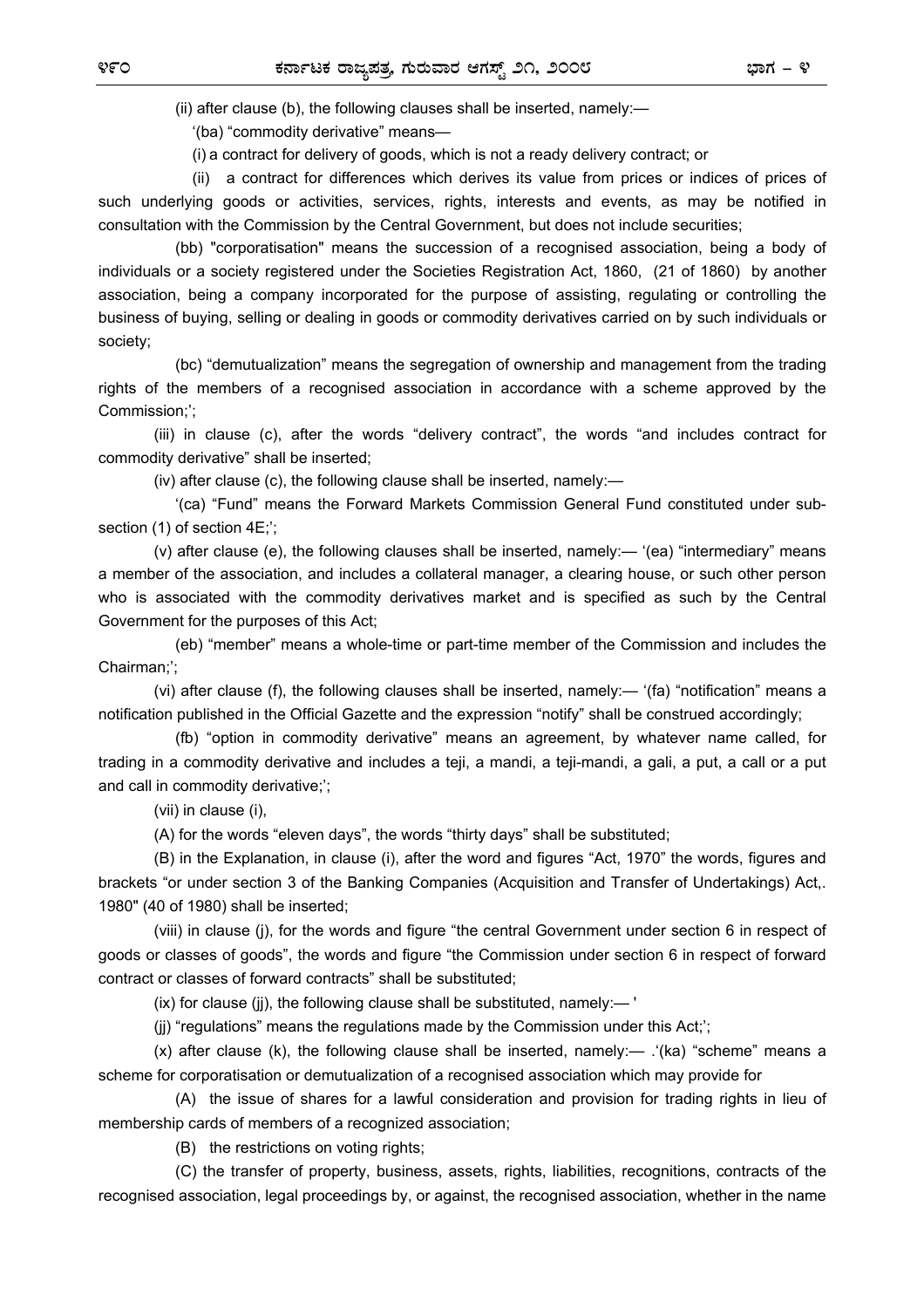of the recognised association or any trustee or otherwise and any permission given to, or by, the recognised association;

(D) the transfer of employees of a recognised association to another recognised association;

 (E) any other matter required for the purpose of, or in connection with, the corporatisation or demutualisation, as the case may be, of the recognised association;';

 (xi) in clause (m), for the words "forward contract which provides for", the words "forward contract which provides for, and is performed by," shall be substituted.

**4. amendment of Section 3 :** In Section 3 of the principal Act, for sub-sections (2), (3), (4) and (5), the following sub-section shall be substituted, namely:—

"(2) The Commission shall be a body corporate by the name aforesaid, having perpetual succession and a common seal with power, subject to the provisions of this Act, to acquire, hold and dispose of property, both movable and immovable, and to contract, and shall, by the said name, sue or be sued.".

**5. Insertion of new sections 3A, 3B, 3C, 3E, 3F, 3G and 3H :** After section 3 of the principal Act, the following sections shall be inserted, namely:—

**"3A. Management of Commission :** (1) The Commission shall consist of the following members, namely:—

(a) a Chairman;

 (b) two members from amongst the officials of the Ministries or Departments of the Central 'Government dealing with Consumer Affairs, Commodity Derivatives, Food and Public Distribution, Agriculture or Finance;

- (c) one member from amongst the officials of the Reserve Bank;
- (d) five other members of whom at least three shall be the whole- time members.

(2) The general superintendence, direction and management of the affairs of the Commission shall vest in a board of members, which may exercise all powers and do all acts and things which may be exercised or done by the Commission.

(3) Save as otherwise determined, by regulations, the Chairman shall have powers of general superintendence and direction of the affairs of the Commission and may also exercise all powers and do all acts and things which may be exercised or done by the Commission.

(4) The Chairman and members referred to in clauses (a) and (d) of sub-section (1) shall be appointed by the Central Government and the members referred to in clauses (b) and (c) of that subsection shall be nominated by the Central Government and the Reserve Bank, respectively.

(5) The Chairman and other members referred to in clauses (a) and (d) of subsection (1) shall be persons of ability, integrity and standing who have shown capacity in dealing with problems relating to commodity markets or who have special knowledge or experience of commerce or economics or law or finance or in administration or have practical experience in any matter which renders them suitable for appointment on the Commission:

Provided that every person appointed as Chairman and every other person appointed as member of the Commission and holding office as such immediately before the commencement of the Forward Contracts (Regulation) Amendment Ordinance, 2008, shall, notwithstanding any order for their appointment made under sub-section (2) of section 3 as it stood before the commencement of the Forward Contracts (Regulation) Amendment Ordinance, 2008, shall hold office till the Chairman or other member has been appointed in accordance with this section after such commencement and no person shall be entitled to claim any compensation for the premature termination of the term of his office or of any contract of service.

**3B. Term of office and conditions of service of Chairman and members of Commission :** (1) The term of office and other conditions of service of the Chairman and the members referred to in clause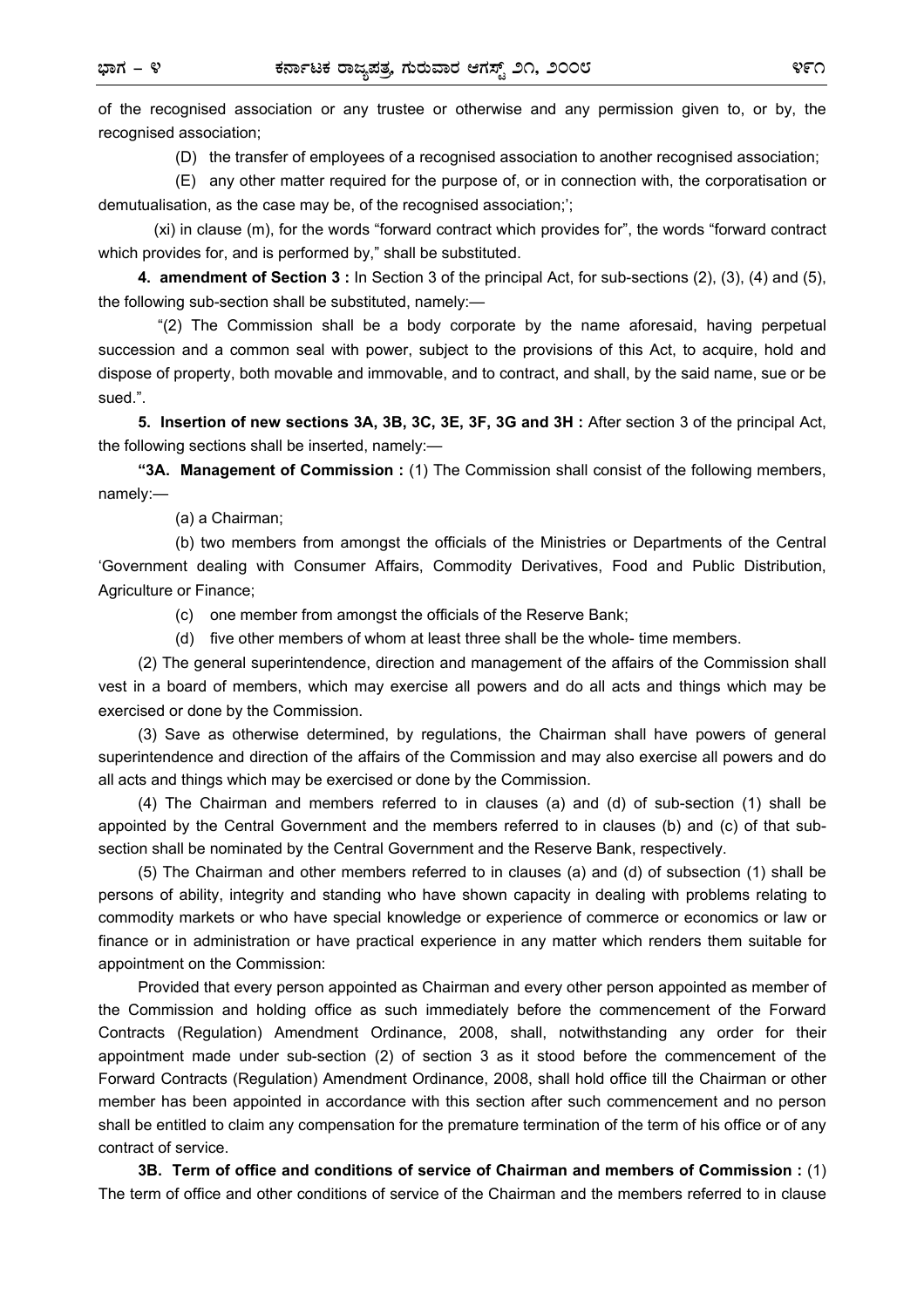(d) of sub-section (1) of section 3A shall be such as may be prescribed.

(2) Notwithstanding anything contained in sub-section (1), the Central Government shall have the right to terminate the services of the Chairman or a member appointed under clause (d) of sub-section (1) of section 3A, at any time before the expiry of the period prescribed under sub-section (1), by giving him notice of not less than three months in writing or three months' salary and allowances in lieu thereof, and the Chairman or a member, as the case may be, shall also have the right to relinquish his office, at any time before the expiry of the period prescribed under sub-section (1), by giving to the Central Government notice of not less than three months in writing.

**3C. Removal of member from office :** The Central Government shall remove a member from office if he—

(a) is, or at any time has been, adjudicated as insolvent;

(b) is of unsound mind and stands so declared by a competent court;

 (c) has been convicted of an offence which, in the opinion of the Central Government, involves a moral turpitude;

 (d) has, in the opinion of the Central Government, so abused his position as to render his continuation in office detrimental to the public interest:

Provided that no member shall be removed under this clause unless he has been given a reasonable opportunity of being heard in the matter.

**3D. Meetings of Commission :** (1) The Commission shall meet at such times and places, and shall observe such rules of procedure in regard to the transaction of business at its meetings including quorum at such meetings as may be provided by regulations.

(2) The Chairman or, if for any reason he is unable to attend the meeting of the Commission, any other member chosen by the members present from amongst themselves at the meeting shall preside at the meeting.

(3) All questions which come up before any meeting of the Commission shall be decided by a majority of votes of the members of the Commission present and voting, and in the event of an equality of votes, the Chairman or in his absence the member presiding, shall have a second or casting vote.

**3E. Vacancies etc not to invalidate proceedings of Commissions :** No act or proceeding of the Commission shall be invalid merely by reason of—

- (a) any vacancy in, or any defect in the constitution of, the Commission; or
- (b) any defect in the appointment of a person acting as a member of the Commission; or

(c) any irregularity in the procedure of the Commission not affecting the merits of the case.

**3F. Member not to participate in meetings in certain cases :** Any member, who is a director of a company and who as such director has any direct or indirect pecuniary interest in any matter coming up for consideration at a meeting of the Commission, shall, as soon as possible after relevant circumstances have come to his knowledge, disclose the nature of his interest at such meeting and such disclosure shall be recorded in the proceedings of the Commission, and the member shall not take any part in any deliberation or decision of the Commission with respect to that matter.

**3G. Bar on future employment of members :** The Chairman and the whole-time members shall not, for a period of two years from the date on which they cease to hold office as such, except with the previous approval of the Central Government, accept any employment with any person dealing with the commodities derivatives or with any intermediary.

**3H. Officers and employees of Commission :** (1) The Commission may appoint such officers and other employees as it considers necessary for the efficient discharge of its functions under this Act.

(2) The terms and conditions of service of the officers and employees of the Commission appointed under sub-section (1) shall be such as may be determined by regulations:

Provided that every officer and other employee holding any office under the Commission, before the commencement of the Forward Contracts (Regulation) Amendment Ordinance, 2008, shall continue to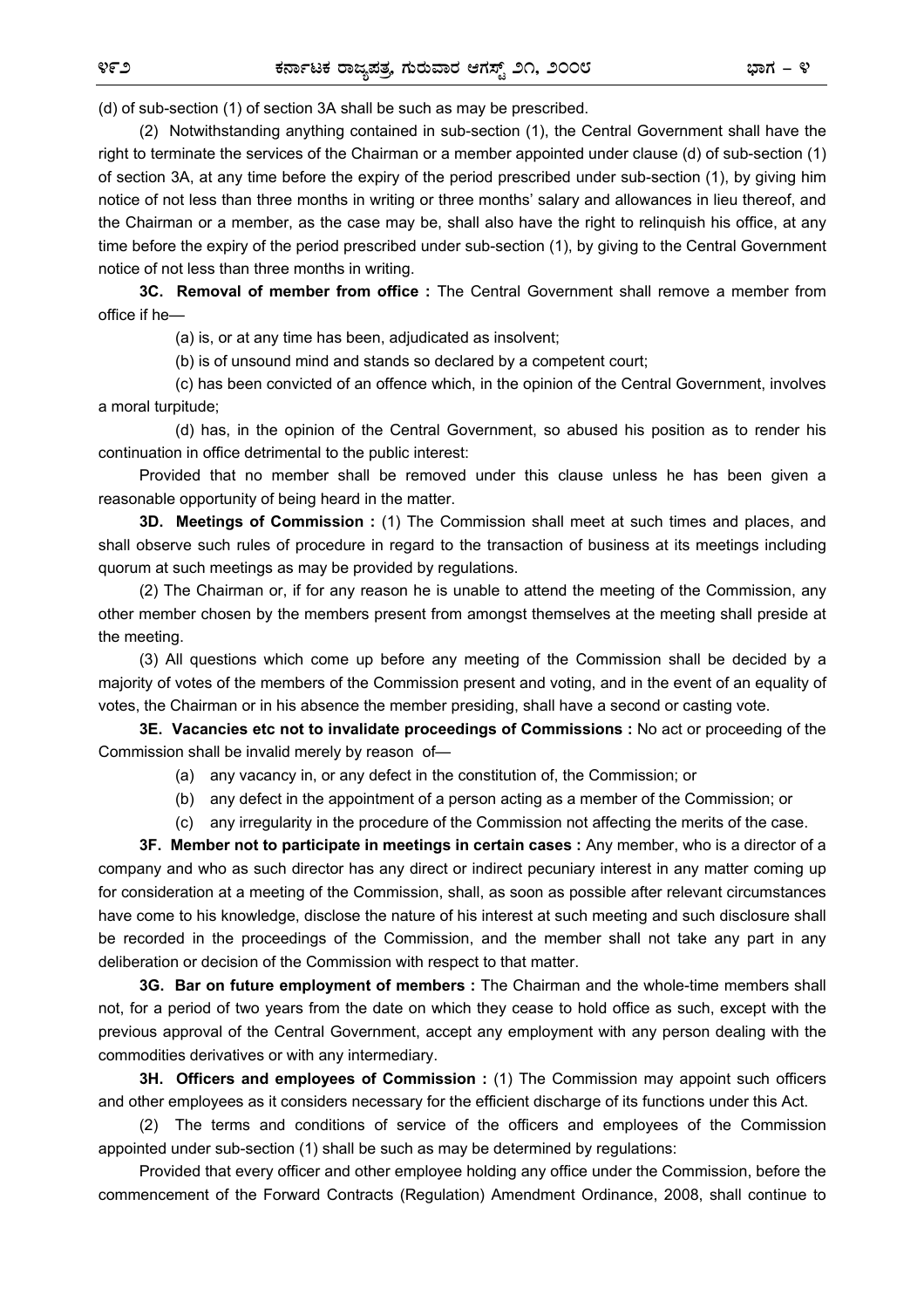hold his office as such after such commencement for the same tenure and upon the same terms and conditions of service as respects remuneration, leave, provident fund, retirement and other terminal benefits as he would have held such office if the said Ordinance had not come into force and shall continue to do so as an officer or other employee of the Commission until the regulations are made under this sub-section or the expiry of one year from the date of such commencement or till the date on which such officer or other employee opts not to be the officer or other employee of the Commission, whichever is earlier.".

**6. Amendment of section 4 :** In section 4 of the principal Act,—

(a) for clause (a), the following clauses shall be substituted, namely:—

 "(a) to advise the Central Government in respect of matters arising out of the administration of this Act;

(aa) to grant or withdraw recognition of any association;";

 (b) in clause (e), for the words "registered association or any member of such association", the words "any member of such association or any intermediary" shall be substituted;

(c) for clause (f) the following clauses shall be substituted, namely:—

"(f) to regulate the business of the associations;

 (g) to regulate the functioning of members of the associations, clearing houses, warehouses and intermediaries;

(h) to levy fees for carrying out the purposes of this Act;

 (i) to conduct research for the purpose of development and regulation of commodity derivatives market;

 (j) to call from or furnishing to any such agencies, as may be specified by the Commission, such information as. may be considered necessary by it for the efficient discharge of its functions;

(k) to protect the interests of the market participants in commodity derivatives markets;

(l) to promote and regulate self-regulatory organisations;

(m) to prohibit fraudulent and unfair trade practices relating to commodity derivatives

markets;

(n) to promote investors' education and training of intermediaries;

(o) to prohibit insider trading in commodity derivative;

 (p) to advise the Central Government as to the goods in respect of which forward contract or option in goods or option in commodity derivative may be notified;

 (q) to perform such other duties and exercise such other powers as may be assigned to the Commission by or under this Act, or as may be prescribed.".

**7. Amendment of section 4A :** In section 4A of the principal Act, in sub-section (3), —

(a) for the words and figures "the Code of Criminal Procedure, 1898" (5 of 1898), the words and figures "the Code of Criminal Procedure, 1973" (2 of 1974) shall be substituted;

(b)for the word and figures "section 482", the word and figures "section 346" shall be substituted.

**8. Insertion of new sections 4B and 4C. :** After section 4A of the principal Act, the following sections shall be inserted, namely:-

**"4B. Power to issue directions by Commission :** Save as otherwise provided in section 4, if after making or causing to be made an inquiry, the Commission is satisfied that it is necessary, in the interest of trade and orderly development of commodity derivatives market, it may issue directions to any intermediary or association.

**4C. Cease and desist proceedings :** If the Commission finds, after causing an inquiry to be made, that any person has violated, or is likely to violate any provisions of this Act or any rules or regulations made there under, the Commission may pass an order requiring such person to cease and desist from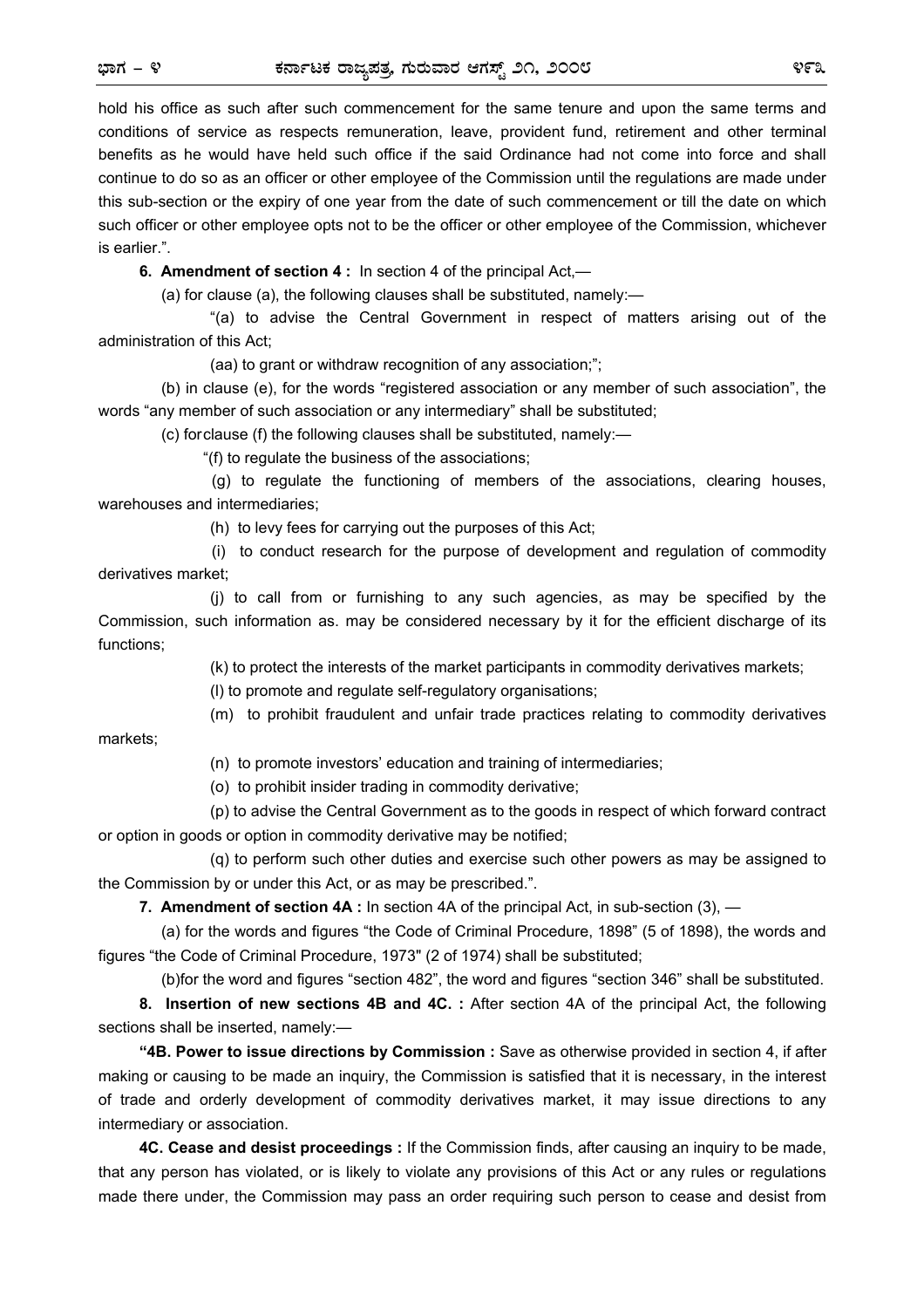committing or causing such violations.".

**9. Insertion of new Chapter IIA :** After Chapter II of the principal Act, the following Chapter shall be inserted, namely:—

## **CHAPTER II A FINANCE, ACCOUNTS AND AUDIT**

**4D. Grants by Central Government :** The Central Government may, after due appropriation made by Parliament by law in this behalf, make to the Commission grants of such sums of money as that Government may think fit for being utilised for the purposes of this Act.

**4E. Fund :** (1) There shall be constituted a -Fund to be called the Forward Markets Commission General Fund and there shall be credited thereto—

(i) all grants and fees received by the Commission under this Act;

 (ii) all sums received by the Commission from such other sources as may be decided upon by the Central Government.

(2) The Fund shall be applied for meeting—

 (i) the salaries, allowances and other remuneration of the members, officers and other employees of the Commission;

(ii) the expenses of the Commission in the discharge of its functions under section 4;

(iii) the expenses on objects and for purposes authorised by this Act:

Provided that the sums authorised to be paid and applied from and out of the Consolidated Fund of India and appropriated by law made by Parliament for the services and purposes of the Commission shall continue to be paid and applied for such services and purposes of the Commission till the Fund is constituted under this section.

**4F. Accounts and audit :** (1) The Commission shall maintain proper accounts and other relevant records and prepare an annual statement of accounts in such form and manner as may be prescribed by the Central Government in consultation with the Comptroller and Auditor General of India

(2) The accounts of the Commission shall be audited by the Comptroller and Auditor-General of India at such intervals as may be specified by him and any expenditure incurred in connection with such audit shall be payable by the Commission to the Comptroller and Auditor-General of India

(3) The Comptroller and Auditor-General of India and any other person appointed by him in connection with the audit of the accounts of the Commission shall have the same rights and privileges and authority in connection with such audit as the Comptroller and Auditor-General generally has in connection with the audit of the Government accounts, and in particular, shall have the right to demand the production of books, accounts, connected vouchers and other documents and papers and to inspect any of the offices of the Commission.

(4) The accounts of the Commission as certified by the Comptroller and Auditor-General of India or any other person appointed by him in this behalf together with the audit report thereon shall be forwarded annually to the Central Government and that Government shall cause the same to be laid before each House of Parliament.".

**10. Amendment of Section 5 :** In section 5 of the principal Act,—

 $(a)$  in sub-section  $(1)$ ,—

 (i) for the words "forward contracts", the words "forward contracts or option in goods or option in commodity derivative" shall be substituted;

(ii) for the words "Central Government", the word "Commission" shall be substituted;

 (b) in sub-section (2), for the words "forward contracts", the words "forward contracts or option in goods or option in commodity derivative" shall be substituted;

(c) the following proviso shall be inserted at the end, namely:—

"Provided that the applications made to the Central Government, on or before the commencement of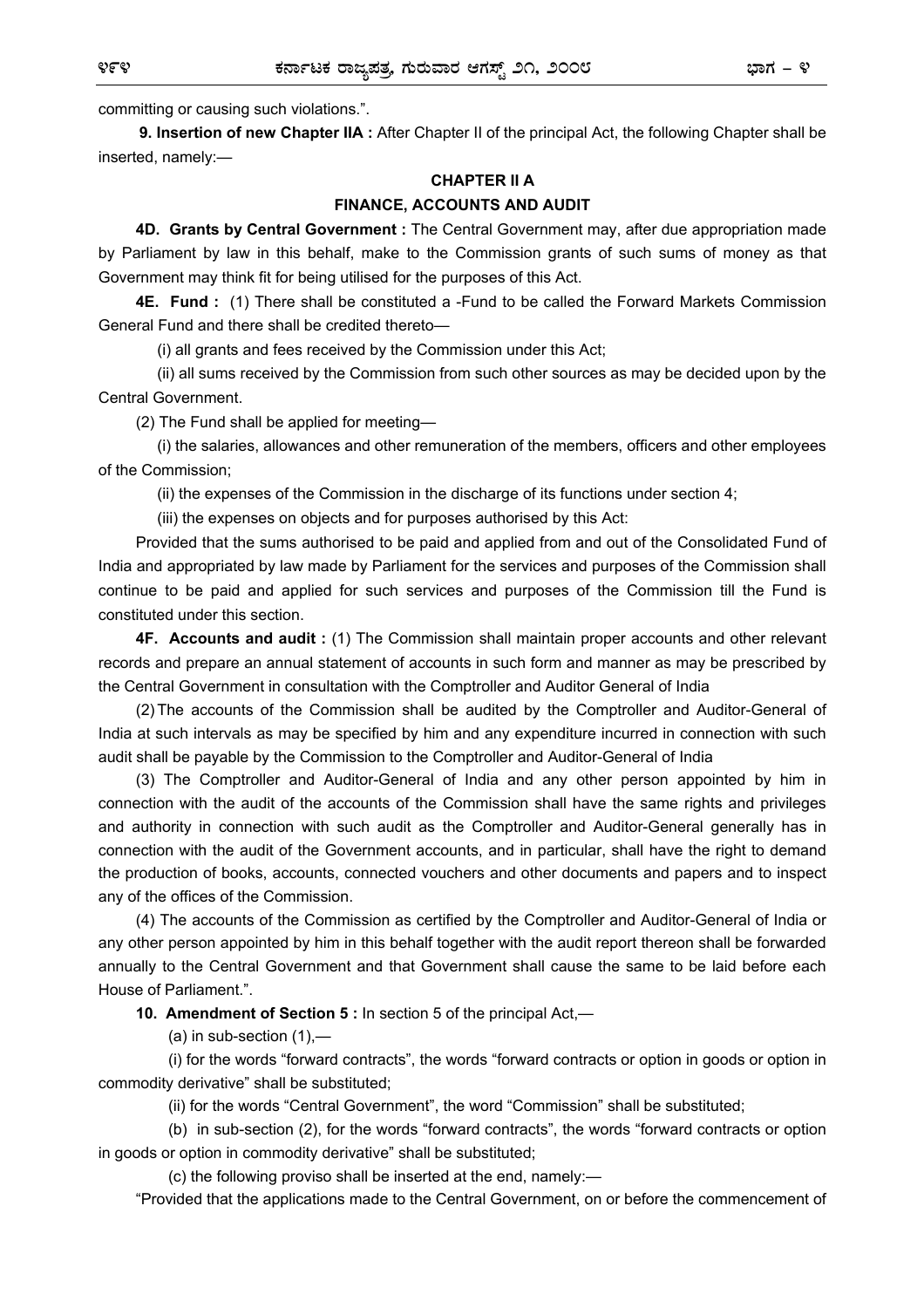the Forward Contracts (Regulation) Amendment Ordinance, 2008 and pending with the Central Government on such date, shall be transferred to the Commission and thereafter the Commission shall dispose of such applications in accordance with the provisions of this Act.".

**11. Amendment of section 6 :** In section 6 of the principal Act,—

(a) in sub-section (1),

(i) for the words "Central Government", the word "Commission" shall be substituted;

 (ii) for the words "the goods or classes of goods with respect to which forward contracts may be entered", the words "the goods or classes of goods or commodity derivative or classes of commodity derivatives with respect to which forward contracts or options may be entered" shall be substituted;

(b) in sub-section  $(2)$ ,— -

 (i) for the words "Central Government", at both the places where they occur, the word "Commission" shall be substituted;

 (ii) in clause (b), for the words "of not more than three persons", the words "such number of persons as the Commission may, having regard to the interest of trade in commodities and commodities derivatives, specify," shall be substituted;

 (c) in sub-section (3), for the words "Central Government", the word "Commission" shall be substituted;

(d) after sub-section (4), the following proviso shall be inserted, namely:—

"Provided that the recognition granted by the Central Government, before the commencement of the Forward Contracts (Regulation) Amendment Ordinance, 2008, shall be deemed to have been granted by the Commission in accordance with the provisions of this Act.".

**12. Substitution of new section for section 7 :** For section 7 of the principal Act, the following sections shall be substituted, namely:-

**'7. Withdrwal of recognition :** (1) If the Commission is of opinion that any recognition granted to an association under the provisions of this Act should, in interest of the trade or in the public interest, be withdrawn, the Commission may, after giving a reasonable opportunity to the association to be heard in the matter, withdraw, by notification, the recognition granted to the said association:

Provided that no such withdrawal shall affect the validity of any contract entered into or made before the date of the notification, and the Commission may make such provision as it deems fit in the notification of withdrawal or in any subsequent notification similarly published for the due performance of any contract outstanding on that date.

(2) Where the recognised association has not been corporatised or demutualised or it fails to submit the scheme referred to in sub-section (1) of section 7B within the specified time therefor or the scheme has been rejected by the Commission under sub-section (5) of section 7B, the recognition granted to such association under section 6, shall, notwithstanding anything contained contrary to any other provision of this Act, stand withdrawn and the Commission shall publish, by notification, such withdrawal of recognition:

Provided that no such withdrawal shall affect the validity of any contract entered into or made before the date of the notification, and the Commission may, after consultation with the association, make such provisions as it deems fit, in the order rejecting the scheme published in the Official Gazette under subsection (5) of section 7B.

**7A. Corporation and demutualisation of associations :** On and from the appointed date, all recognized associations (if not corporatised and demutualised before the appointed date) shall be corporatised and demutualised in accordance with the provisions contained in section 7B:

Provided that different appointed dates may be appointed for different recognized associations:

Provided further that the Commission may, if it is satisfied that any recognized association was prevented by sufficient cause from being corporatised and demutualised on or after the appointed date,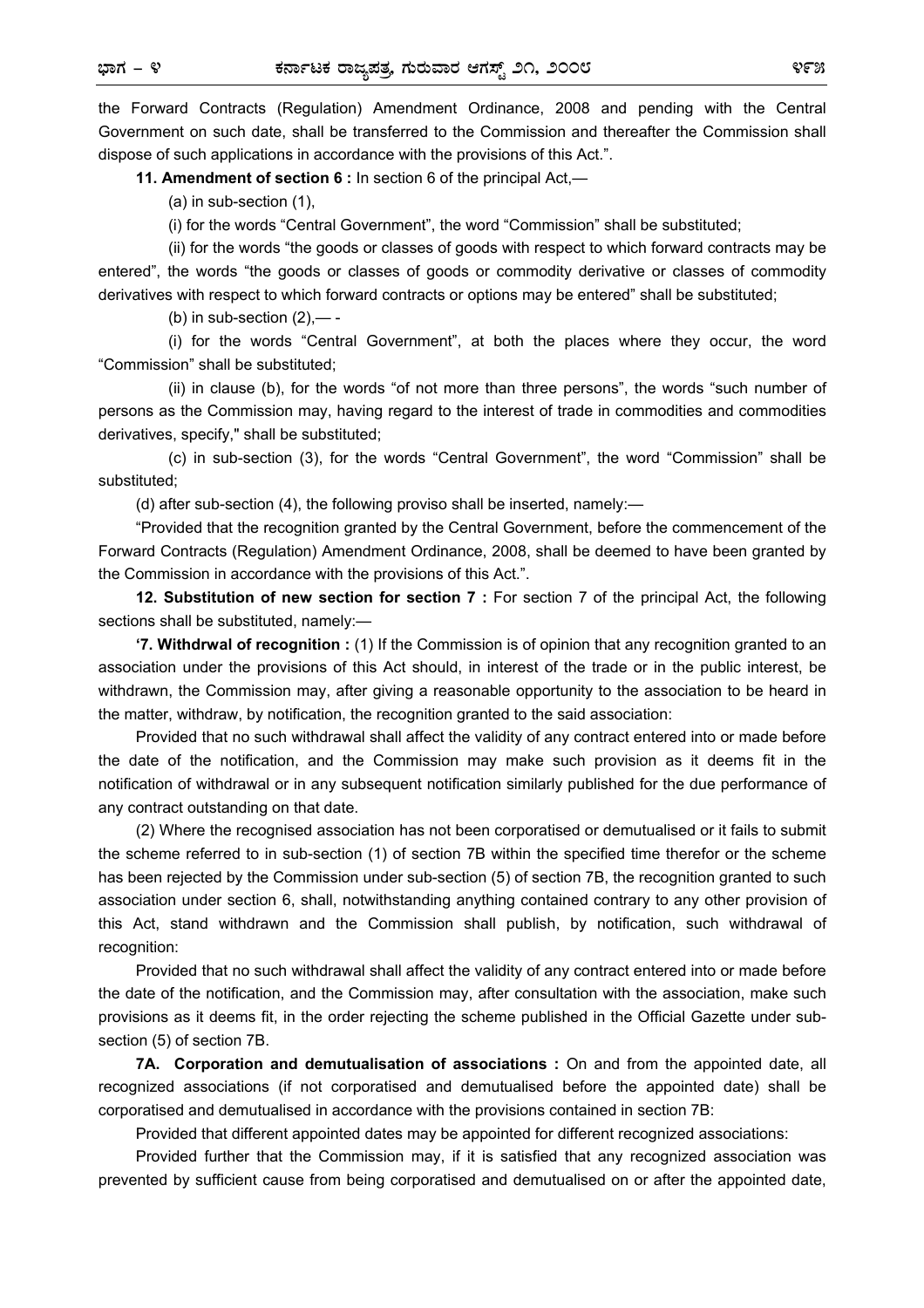extend the appointed date specified in respect of that recognized association and such recognized association may continue as such before such appointed date.

**Explanation.-** For the purposes of this section, "appointed date" means the date which the Commission may, by notification, appoint.

**7B. Procedure for corporation and demutualisation :** (1) All recognized associations referred to in section 7A shall, within such time as may be specified by the Commission, submit a scheme for corporatisation and demutualisation for its approval:

Provided that the Commission may, by notification, specify name of the recognised association, which had already been-corporatised and demutualised, and such association shall not be required to submit the scheme under this section.

(2) On receipt of the scheme referred to in sub-section (1), the Commission may, after making such inquiry as may be necessary in this behalf and obtaining such further information, if any, as it may require and if it is satisfied that it would be in the interest of the trade in goods or commodity derivatives and also in the public interest, approve the scheme with or without modification.

(3) No scheme under sub-section (2) shall be approved by the Commission if the issue of shares for a lawful consideration or provision of trading rights in lieu of membership card of the members of a recognised association or payment-of dividends to members have been proposed out of any reserves or assets of that association.

(4) Where the scheme is approved under sub-section (2), the scheme so approved shall be published immediately by—

(a) the Commission in the Official Gazette;

 (b) the recognised association in such two daily newspapers circulating in India, as may be specified by the Commission, and upon such publication, notwithstanding anything contained contrary to any other provision of this Act or in any other law for the time being in force or any agreement, award, judgment, decree or other instrument for the time being in force, the scheme shall have effect and be binding on all persons and authorities including all members, creditors, depositors and employees of the recognised association and on all persons having any contract, right, power, obligation or liability with, against, over, to, or in connection with, the recognised association or its members.

(5) Where the Commission is satisfied that it would not be in the interest of the trade in goods or commodity derivatives and also in the public interest to approve the scheme- under sub-section (2), it may, by an order, reject the scheme and such order of rejection shall be published by it in the Official Gazette:

Provided that the Commission shall give a reasonable opportunity of being heard to all the persons concerned and the recognised association concerned before passing an order rejecting the scheme.

(6) The Commission may, while approving the scheme under sub-section (2), by an order in writing, restrict—

(a) the voting rights of the shareholders who are also members of the recognised association;

 (b) the right of shareholders or a member of the recognised association to appoint the representatives on the governing board of the association;

(c) the maximum number of representatives of the members of the recognized association to be appointed on the governing board of the association, which shall not exceed one-fourth of the total strength of the governing board.

(7) The order made under sub-section (6) shall be published in the Official Gazette and on the publication thereof, the order shall, notwithstanding anything to the contrary contained in the Companies Act, 1956, (1 of 1956) or in any other law for the time being in force, have full effect.

(8) Every recognised association, in respect of which the scheme for corporatisation or demutualisation has been approved under sub-section (2) shall, either by fresh issue of equity shares to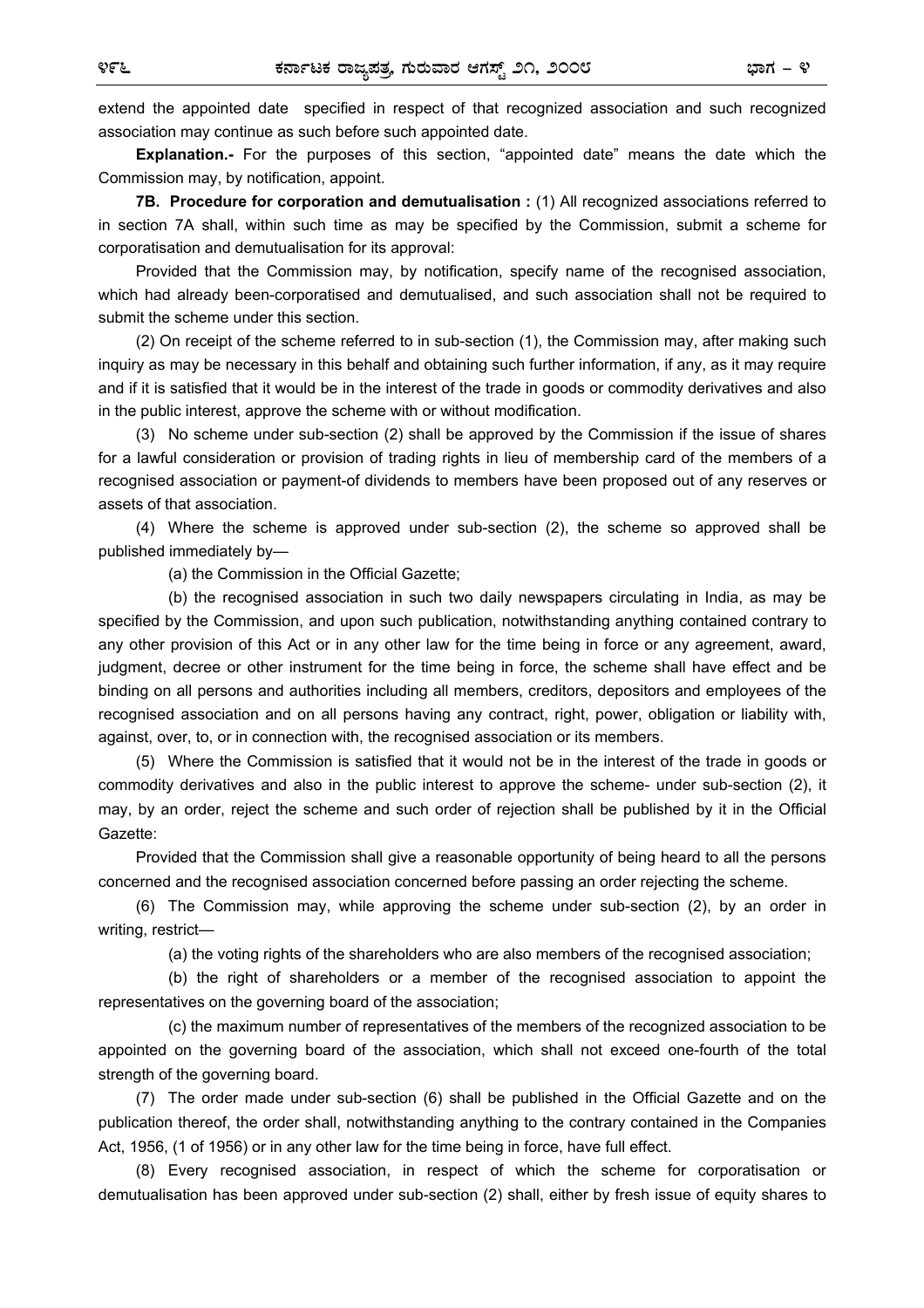the public or in any other manner as may be specified by the regulations made by the Commission, ensure that at least fifty-one per cent. of its equity share capital is held, within twelve months from the date of publication of the order under sub-section (7), by the public other than shareholders having trading rights:

Provided that the Commission may, on sufficient cause being shown to it and in the public interest, extend the said period by another twelve months.'.

**13. Amendment of section 8 :** In section 8 of the principal Act,—

 (a) in sub-sections (1) and (2) for the words "Central Government" wherever they occur, the words "Central Government or Commission" shall respectively be substituted;

 (b) in sub-section (2), in clause (c), for the words "direct the Commission", the words "direct any agency or any of its officers" shall be substituted;

 (c) in sub-section (3) for the word "inquiry" wherever it occurs, the words "inquiry or inspection" shall be substituted.

**14. Amendment of section 9A :** In section 9A of the principal Act, in sub-section (2),—

 (a) for the words "Central Government" wherever they occur, the words "Central Government or Commission" shall be substituted;

 (b) for the words "that Government", the words "that Government or Commission" shall be substituted.

 **15. Substitution of new sections for section 10 :** For section 10 of the principal Act, the following sections shall be substituted, namely:—

 **"10. Power of Commission to direct rules to be made or to make rules :** (1) When ever the Commission considers it expedient so to do, it may, by order in writing, direct any recognised association to make any rules or to amend any rules made by the recognised association within such period, as it may specify in this behalf.

 (2) If any recognized association, against whom an order is issued by the Commission under subsection (1) fails or neglects to comply with such order within the specified period, the Commission may make the rules or amend the rules made by the recognized association, as the case may be, either in the form specified in the order or with such modification thereof as the Commission may think fit.

 (3) Where, in pursuance of sub-section (2), any rules have been made or amended, the rules so made or amended shall be published in the Gazette of India, and shall, thereupon, have effect notwithstanding anything to the contrary contained in the Companies Act, 1956 or any other law for the time being in force, as if they had been made or amended by the recognized association concerned.

 **10A. Clearing corporation :** (1) A recognized association may, with the prior approval of the Commission, transfer the duties and functions of a clearing house to a clearing corporation, being a company incorporated under the Companies Act, 1956, (1 of 1956) for the purposes of—

(a) the periodical settlement of contracts and differences thereunder;

- (b) the delivery of, and payment for, goods;
- (c) any other matter incidental to, or connected with, such transfer.

 (2) Every clearing corporation shall, for the purpose of transfer of the duties and functions of a clearing house to a clearing corporation referred to in sub-section (1), make bye-laws and submit the same to the Commission for its approval.

 (3) The Commission may, on being satisfied that it is in the interest of the trade and also in the public interest to transfer the duties and functions of a clearing house to a clearing corporation, grant approval to the bye-laws submitted to it under sub-section (2) and approve transfer of the duties andfunctions, of clearing house to a clearing corporation referred to in sub-section (1).

 (4) The provisions of sections 4, 5, 6, 7, 8, 9, 10, 11, 12, 1 2A, 12B and 13 shall, as far as may be, apply to a clearing corporation referred to in sub-section (1) as they apply in relation to a recognised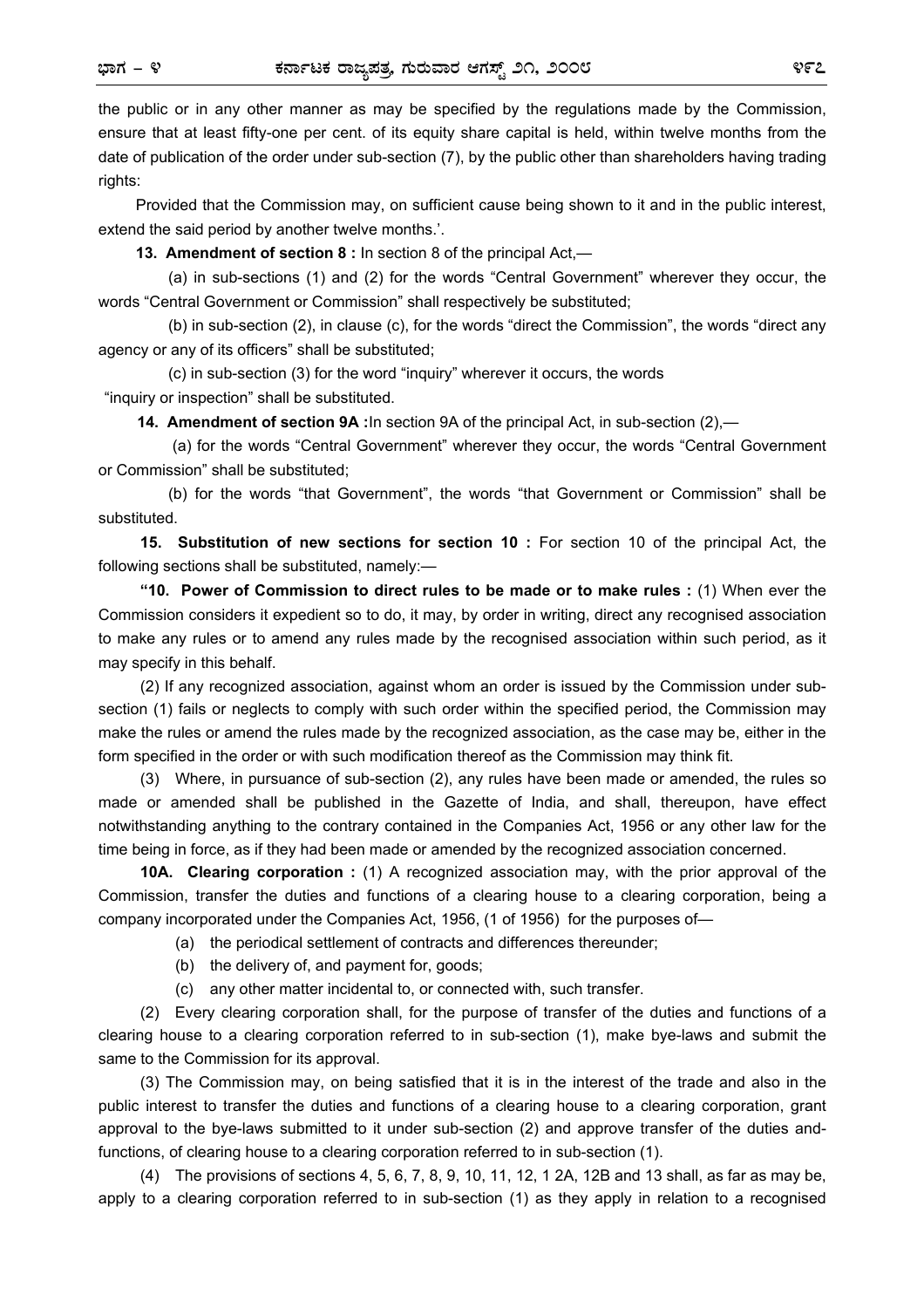association.".

 **16. Amendment of section 11 :** In section 11 of the principal Act,—

 $(a)$  in sub-section  $(1)$ ,—

(i) for the words "Central Government", the word "Commission" shall be substituted;

 (ii) for the words "forward contracts", the words "forward contracts or option in goods or option in commodity derivative" shall be substituted;

 (b) in sub-section (2), after the word "goods" wherever it occurs, the words "or forward contracts or option in goods or option in commodity derivative" shall be inserted;

 (c) in sub-section (3), in clause (aa), for the brackets, figure and letter "(3A)", the brackets and figure "(4)" shall be substituted;

 (d) in sub-section (4) and the proviso, for the words "Central Government" at both the places where they occur, the word "Commission" shall be substituted.

 **17. Substitution of new sections for sections 12 and 12 A :** For sections 12 and 12A of the principal Act, the following sections shall be substituted, namely:—

 **"12. Power of Commission to make or amend bye-laws of recognized association :** (1) The-Commission may, either on a request in writing received by it in this behalf from the governing body of a recognised association, or if in its opinion it is expedient so to do, make bye-laws for all or any of the matters specified in section 11 or amend any bye-laws made by such association under that section.

 (2) Where, in pursuance of this section, any bye-laws have been made or amended, the bye-laws so made or amended shall be published in the Gazette of India and shall thereupon have effect as if they had been made or amended by the recognised association.

 (3) Notwithstanding anything contained in this section, where the governing body of a recognized association objects to any bye-laws made or amended under this section by the Commission on its own motion, it may, within six months of the publication thereof under sub-section (2), apply to the Commission for a revision thereof, and the Commission may, after giving a reasonable opportunity to the governing body of the association to be-heard in the matter, revise the bye-laws so made or amended, and where any bye-laws so made or amended are revised as a result of any action taken under this sub-section, the bye-laws so revised shall be published and shall become effective as provided in sub-section (2).

 (4) The making or amendment or revision of any bye-laws under this section shall in all cases be subject to such conditions in regard to the previous publications as may be prescribed:

 Provided that the Commission may, in the interest of the trade or in the public interest, by order in writing, dispense with the condition of previous publication.

 **12A. Application of amendment of bye-laws to existing forward contracts or option in goods or option in commodity derivative :** Any amendment of a bye-law made under section 11 other than an amendment made in pursuance of clause (a) or clause(aa) of sub-section (3) of that section or under section 12 shall also apply to all forward contracts or option in goods or option in commodity derivative entered into before the date of its approval by the Commission or before the date of its publication in the Gazette of India, as the case may be, and remaining to be performed on or after the said date.".

 **18. Amendment of section 12 B :** In section 12B of the principal Act,—

 $(a)$  in sub-section  $(1)$ ,—

 (i) for the words "forward contract", the words "forward contract or option in goods or option in commodity derivative" shall be substituted;

(ii) the words "of any goods or class of goods" shall be omitted;

 (iii) after the words "any such contract", the words "or option in goods or option in commodity derivatives" shall be inserted;

(b) in sub-section (3), for the words "forward contract" at both the places where they occur, the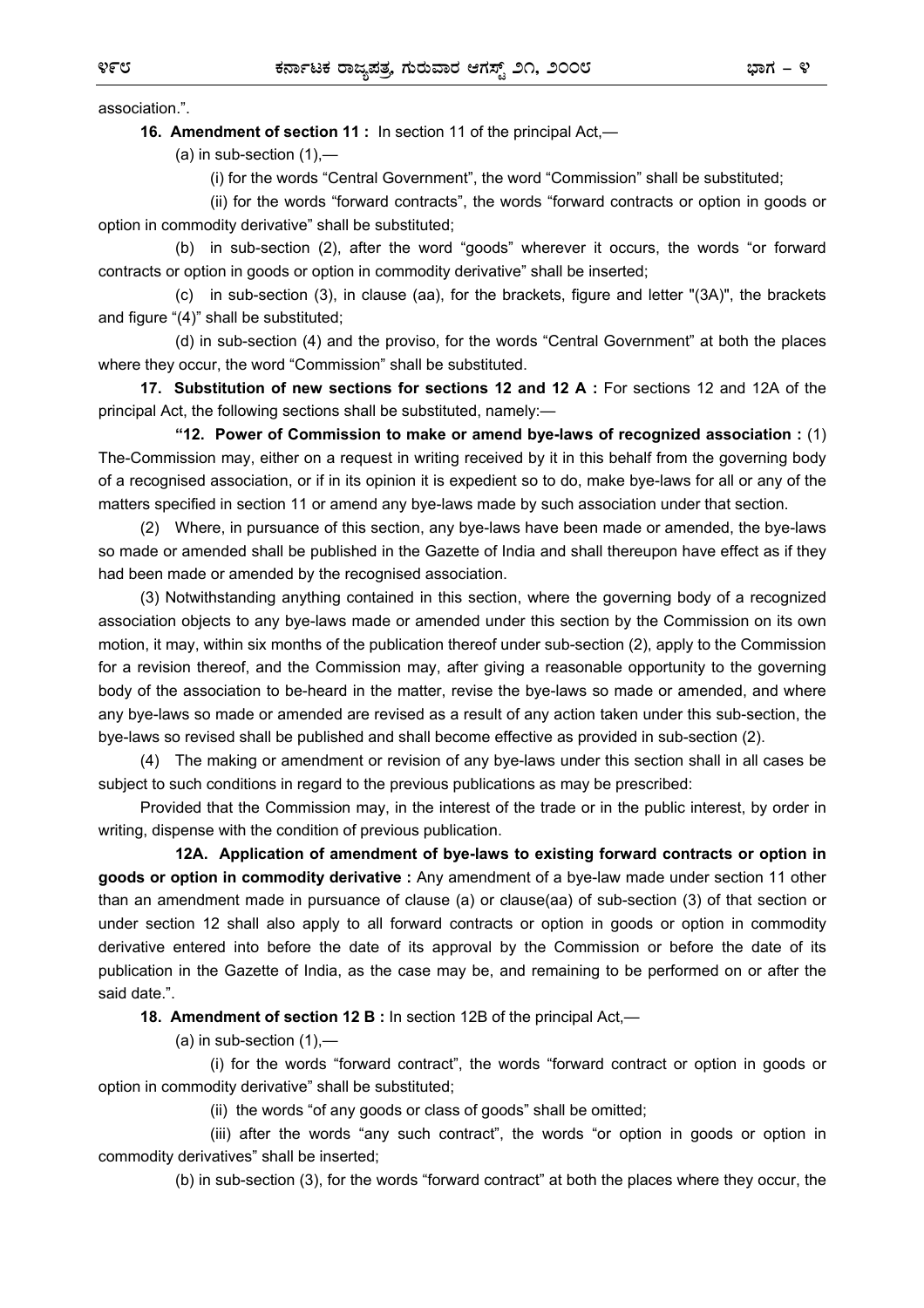words "forward contract or option in goods or option in commodity derivative" shall be substituted.

 **19. Substitution of new section for section 133 :** For section 13 of the principal Act, the following section shall be substituted, namely:— -

 **"13. Power of commission to supersede governing body of recognized association :** (1) Without prejudice to any other powers vested in the Commission under this Act, where the Commission is of the opinion that the governing body of any recognised association should be superseded, then, notwithstanding anything contained in this Act or in any other law for the time being in force, the Commission may, after giving a reasonable opportunity to the governing body of the recognized association concerned to show cause why it should not be superseded, by notification, declare the governing body of such association to -be superseded for such period not exceeding six months as may be specified in -the notification, and may appoint any person or persons to exercise and perform all the powers and duties of the governing body, and where more persons than one are appointed, may appoint one of such persons to be the chairman and another of such person to be the vice-chairman.

 (2) On the publication of a notification under sub-section (1), the following consequences shall ensue, namely:—

 (a) the members of the governing body which has been superseded shall, as from the date of the notification of supersession, cease to hold office as such members;

 (b) the person or persons appointed under sub-section (1) may exercise and perform all the powers and duties of the governing body which has been superseded;

 (c) all such property of the recognised association as the person or persons appointed under sub-section (1) may, by order in writing, specify in this behalf as being necessary for the purpose of enabling him or them to carry out the purposes of this Act, shall vest in such person-or persons.

 (3) Notwithstanding anything to the contrary contained in any law or the rules or bye-laws of the association whose governing body is superseded under sub-section (1), the person or persons appointed under that sub-section shall hold office for such period as may be specified in the notification published under that sub-section, and the Commission may, from time to time, by like notification, vary such period.

 (4) On the determination of the period of office of any person or persons appointed under this section, the recognised association shall forthwith reconstitute a governing body in accordance with its rules:

 Provided that until a governing body is so reconstituted, the person or persons appointed under sub-section (1), shall, notwithstanding anything contained in sub-section (1), continue to exercise and perform their powers and duties.

 (5) On the reconstitution of a governing body under sub-section (4), all the property of the recognised association which had vested in, or was in the possession of, the person or persons appointed under sub-section (1), shall vest or revest, as the case may be, in the governing body so reconstituted.".

 **20. Amendment of section 14 :** In section 14 of the principal Act, for the words "Central Government" at both the places where they occur, the word "Commission" shall be substituted.

 **21. Substitution of new Chapter for Chapter III A :** For Chapter IIIA of the principal Act, the following Chapter shall be substituted, namely:—

#### **"CHAPTER III A**

#### **REGISTRATION OF MEMBERS AND INTERMEDIARIES**

 **14A. Registration of members and intermediaries :** (1) On and from the commencement of the Forward Contracts (Regulation) Amendment Ordinance, 2008, no person intending to act as a member or intermediary shall deal in forward contract or option in goods or option in commodity derivative except under and in accordance with the conditions of a certificate of registration granted by the Commission in accordance with the regulations made under this Ordinance.

(2) A person, who in his capacity as a member or intermediary intends to deal in forward contract or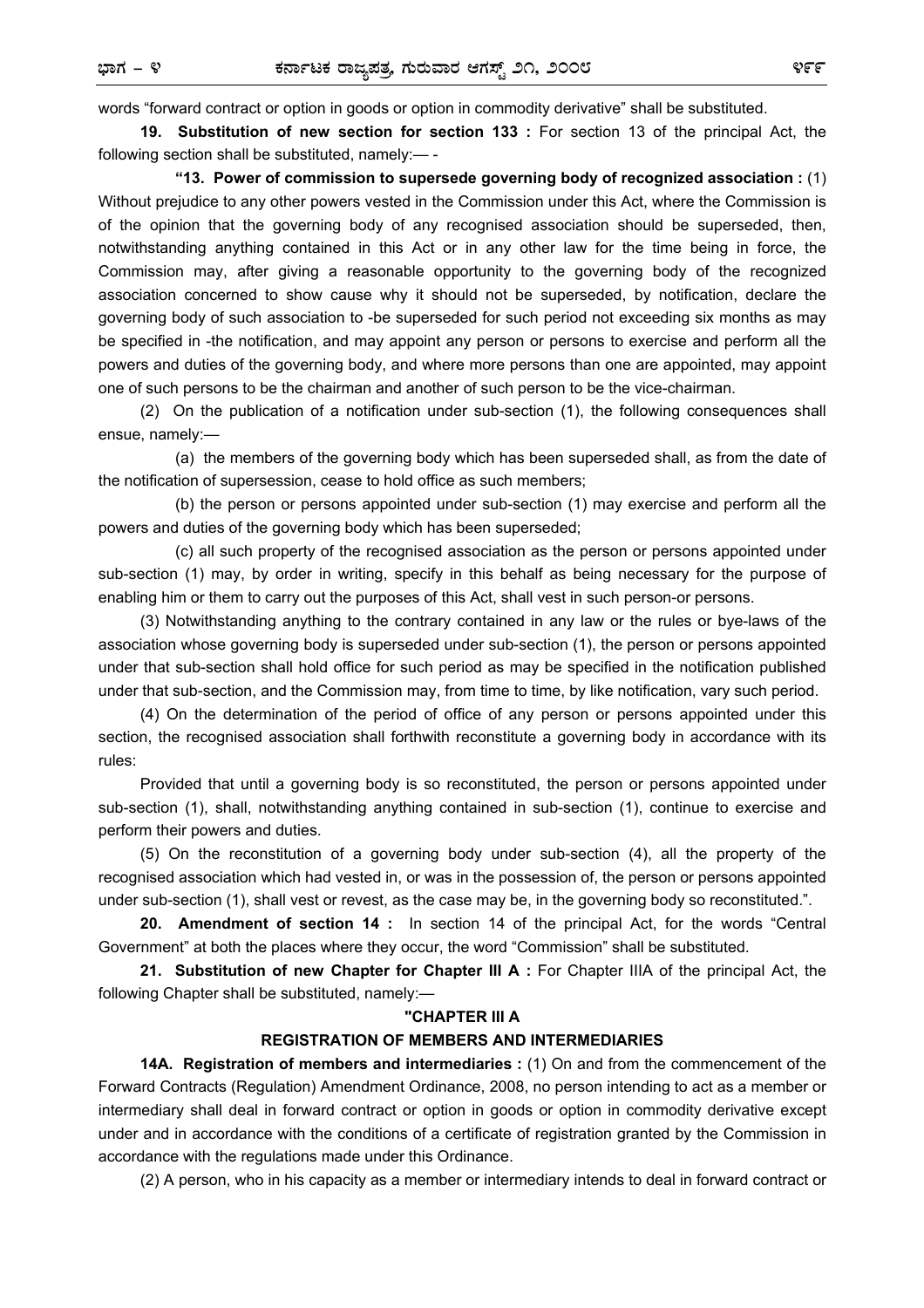option in goods or option in commodity derivative shall make an application for a certificate of registration to the Commission in such form along with such fee and containing such particulars as may be provided by regulations:

 Provided that a person who was acting as a member or intermediary, before the commencement of the Forward Contracts (Regulation) Amendment Ordinance, 2008, may continue to do so for a period of six months from the date of such commencement if he has made an application for registration within the said period of six months, till the disposal of such application, whichever is later:

 Provided further that the Commission may, by regulations, specify different fees for a class or classes of members or intermediaries on the basis of turnover of the business of such members or intermediaries.

 (3) No foreign participant or foreign intermediary associated with the commodity derivatives market, as the Commission may, by notification in this behalf, specify, shall deal in forward contract or option in goods or option in commodity derivative except under and in accordance with the conditions of a certificate of registration obtained from the Commission in accordance with the regulations made under this Ordinance:

 Provided that a foreign participant or foreign intermediary dealing in forward contract or option in goods or option in commodity derivative immediately before the commencement of this Ordinance, for which no certificate of registration was required prior to such commencement, may continue to deal in forward contract or option in goods until such time as rules may be made by the Central Government for such dealings or in case no such rules have been made until permitted as such by the Commission by notification.

(4) On receipt of an application under sub-section (2), the Commission may, after making such inquiry as it considers necessary in this behalf, by order in writing, grant a certificate of registration on such terms and conditions as may be specified by regulations or refuse to grant such certificate:

 Provided that, before refusing to grant such certificate, the person making the application shall be given an opportunity of being heard in the matter.

 **14B. Suspension or cancellation of certificate of registration :** The Commission may, by order, suspend or cancel the certificate of registration in such manner as may be provided by regulations:

 Provided that no order under this section shall be made unless the person concerned has been given an opportunity of being heard in the matter.".

 **22. Substitution of new sections for sections 15, 16 and 17 :** For sections 15, 16 and 17 of the principal Act, the following sections shall be substituted, namely:—

 **"15 Forward contracts illegal or void in certain circumstances :** (1) Subject to the provisions contained in sections 17 and 18, every forward contract, entered into otherwise than between members of a recognized association or through or with any such member, shall be illegal.

 (2) Any forward contract entered into in pursuance of sub-section (1) which is in contravention of any of the bye-laws specified in this behalf under clause (a) of sub-section (3) of section 11 shall be void—

 (a) as respects the rights of any member of the recognised association who has entered into contract in contravention of any such bye-law and also,

 (b) as respects the rights of any other person who has knowingly participated in the transaction entailing such contravention.

 (3) Nothing in sub-section (2) shall affect the right of any person other than a member of the recognised association to enforce any such contract or to recover any sum under or in respect of such contract:

 Provided- that such person had no knowledge that such transaction was in contravention of any of the bye-laws specified under clause (a) of sub-section (3) of section 11.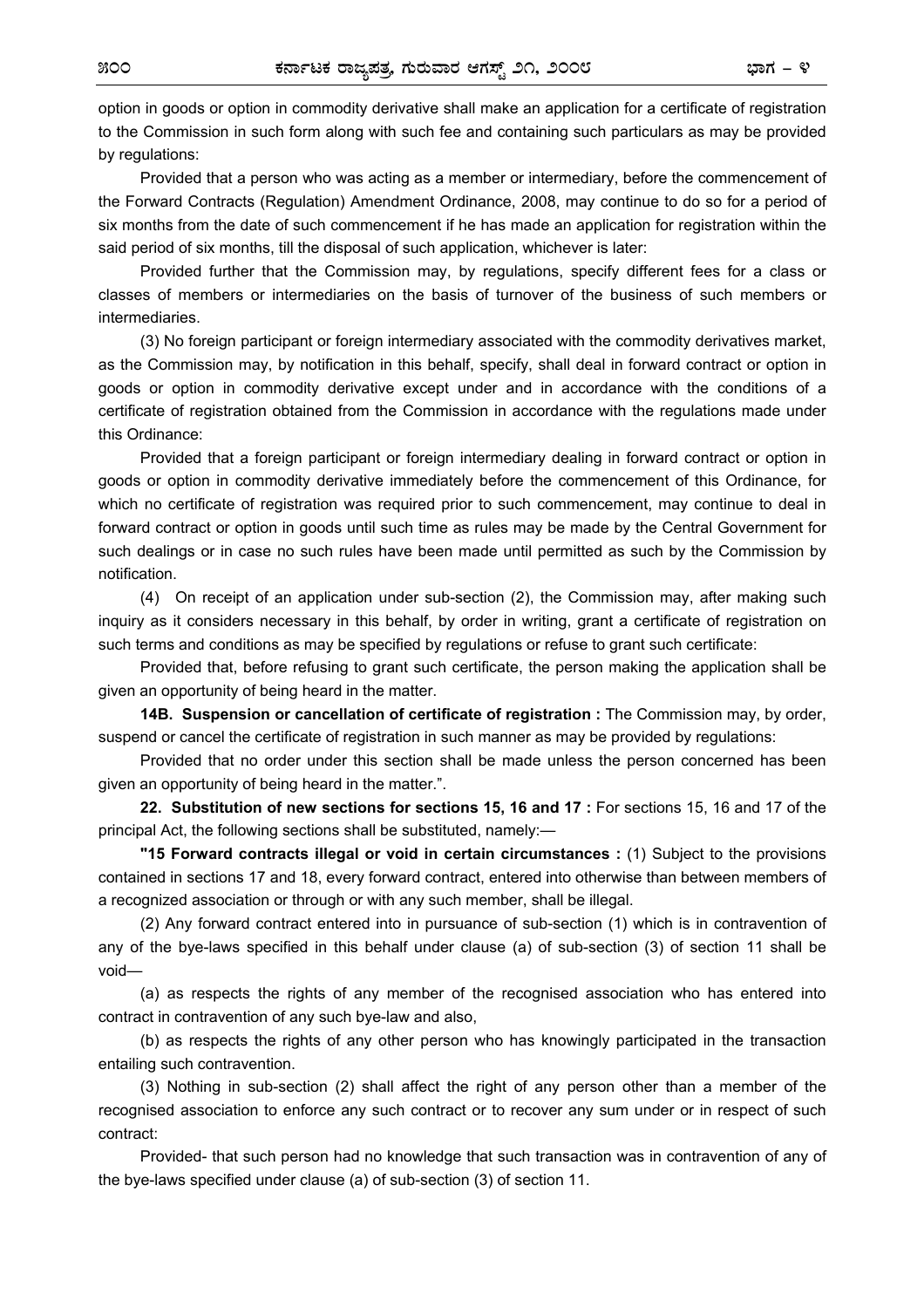(4) Any forward contract entered into in pursuance of sub-section (1) which at the date of the contract is in contravention of any of the bye-laws specified in this behalf under clause (aa) of sub-section (3) of section 11 shall be illegal.

 (5) No member of a recognised association shall enter into any contract, on his own account with any person other than a member of the recognised association, unless he has secured the consent or authority of such person and discloses in the note, memorandum or agreement of sale or purchase that he has bought or sold the forward contract, as the case may be, on his own account:

 Provided that where the member has secured the consent or authority of such person otherwise than in writing he shall secure a written confirmation by such person of such consent or authority within three days from the date of such contract:

 Provided further that in respect of any outstanding contract entered into by a member with a person other than a member of the recognised association, no consent' or authority of such person shall be necessary for closing Out in accordance with the bye-laws, the outstanding contract, if the member discloses in the note, memorandum or agreement of sale or purchase in respect of such closing out that he has bought or sold the goods, forward contract or option in goods. or option in commodity derivative, as the case may be, on his own account.

 **16. Consequences of contravention of section 15 :** Notwithstanding anything contained in any other law for the time being in force or in any custom, usage or practice of the trade or the terms of any contract or the bye-laws of any association concerned relating to any contract,—

(a) every forward contract entered into on or before the date of commencement mangement of the Forward Contracts (Regulation) Amendment Ordinance, 2008, and remaining to be performed after the said date and which is not in conformity with the provisions of section 15, shall be deemed to be closed out at such rate as the Commission may fix in this behalf and different rates may be fixed for different classes of such contracts;

 (b) all differences arising out of any contract so deemed to be closed out shall be payable on the basis of the rate fixed under clause (a) and the seller shall not be bound to give and the buyer shall not be bound to take delivery of the goods.

 **17. Power to prohibit forward contract or options in goods or option in commodity derivative :** (1) The Central Government may, by notification, declare that no person shall, save with the permission of the Central Government, deal in any forward contract -or option in goods or option in commodity derivative specified in the notification, except to the extent and in the manner, if any, as may be specified in the notification.

(2) All forward contracts or options in goods or options in commodity derivative in contravention of the provisions of sub-section (1) entered into after the date of publication of the notification thereunder shall be illegal.

 (3) Where a notification has been issued under sub-section (1), the provisions of section 16 shall, in the absence of anything to the contrary in the notification, apply to all forward contracts and options in goods for the sale or purchase of any goods specified in the notification (entered into on or before the date of the notification) and remaining to be performed after the said date.". –

 **23. Amendment of section 18 :** In section 18 of the principal Act,—

(a) in sub-section (1),

 (i) 'for the words "non-transferable specific delivery contracts", the words and brackets "specific delivery contracts (both transferable and non-transferable)" shall be substituted;

 (ii) in the proviso, for the words "non-transferable specific delivery contract",- the words and brackets "specific delivery contracts (both transferable and non-transferable)" shall be substituted;

(b) sub-section (2) shall be omitted;

(c) in sub-section (3), for the words "non-transferable specific delivery contracts" at both the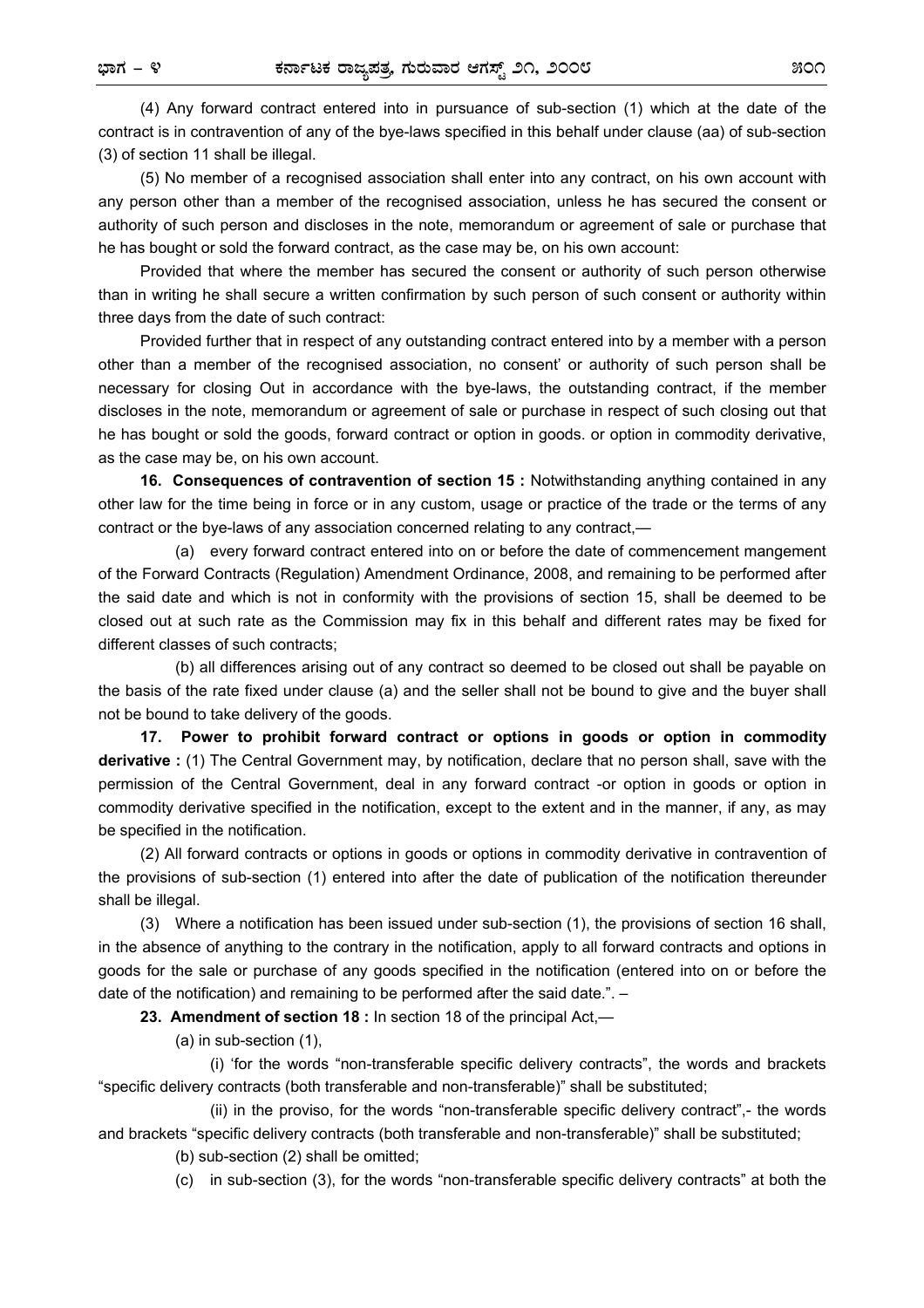places where they occur, the words and brackets "specific delivery contracts (both transferable and nontransferable)" shall be substituted.

 **24. Substitution of new section for section 19 :** For section 19 of the principal Act, the following section shall be substituted, namely:—

 **"19. Option in goods or option in commodity derivative illegal in certain circumstances :** (1) Any option in goods or option in commodity derivative which has been entered into on or after the commencement of the Forward Contracts (Regulation) Amendment Ordinance, 2008, otherwise than between members of a recognised association or through or with any such member shall be illegal.

 (2) The provisions of sub-sections (2), (3), (4) and (5) of section 15 shall apply to options in goods or option in commodity derivative as they apply in relation to a forward contract.".

 **25. Amendment of section 20 :** In section 20 of the principal Act,—

(i) in clause (a), in sub-clause (iii), for the words "forward contract", the-words "forward contract or option in goods or option in commodity derivative" shall be substituted;

(ii) clause (b) shall be omitted;

 (iii) in clause (c), for the words "forward contract", the words "forward contract or option in goods or option in commodity derivative" shall be substituted;

(iv) after clause (d), the following clause shall be inserted, namely:—

 "(da) fails to make or accept delivery of goods covered by non- transferable specific delivery contracts or by transferable specific contracts where rights and obligations have not been transferred, as the case may be; or";

(v) for clause (e), the following clause shall be substituted, namely:—

 "(e) enters into any forward contract or option in goods or option in commodity derivative in contravention of any of the provisions contained in sub-section (1) or sub-section (4) or sub-section (5) of section 15 or section 17 or section 19,";

(vi) after the words "shall, on conviction, be punishable—" occurring below clause (e),—

 (A) in clause (i), for the words "one thousand rupees", the words "twenty-five thousand rupees but which may extend to twenty-five lakh rupees" shall be substituted;

(B) in clause (ii),

 (i) for the words, brackets and letter "under clause (d)", the words, brackets and letters "under clause (d) or under clause (da)" shall be substituted;

 (ii) for the words "one thousand rupees", the words "twenty-five thousand rupees" shall be substituted.

**26. Amendment of section 21 :** In section 21 of the principal Act,—

 (i) in clauses (a) to (J) for the words "forward contracts" wherever they occur, the words "forward contract or option in goods or option in commodity derivative" shall be substituted;

 (ii) in clause (g), for the words and figures "in respect of goods to which the provisions of section 15 have been made applicable", the words "in respect of goods or option in goods or option in commodity derivative" shall be substituted; -

 (iii) for clause (h), the following clause shall be substituted, namely:— "(h) manipulates or attempts -to manipulate prices in respect of forward contracts or option in goods or option in commodity derivative;";

 (iv) after the words "shall, on conviction, be punishable—" occurring below clause (h), in clauses (i) and (ii), for the words "one thousand rupees", the words "twenty-five thousand rupees but which may extend to twenty-five lakh rupees" shall be substituted. -

 **27. Substitution of new sections for section 21A:** For section 21A of the principal Act, the following sections shall be substituted, namely:—

**"21A. Penalty for failure to furnish information, return, etc:** If any person, who is required under this Act or any rules or regulations made thereunder,—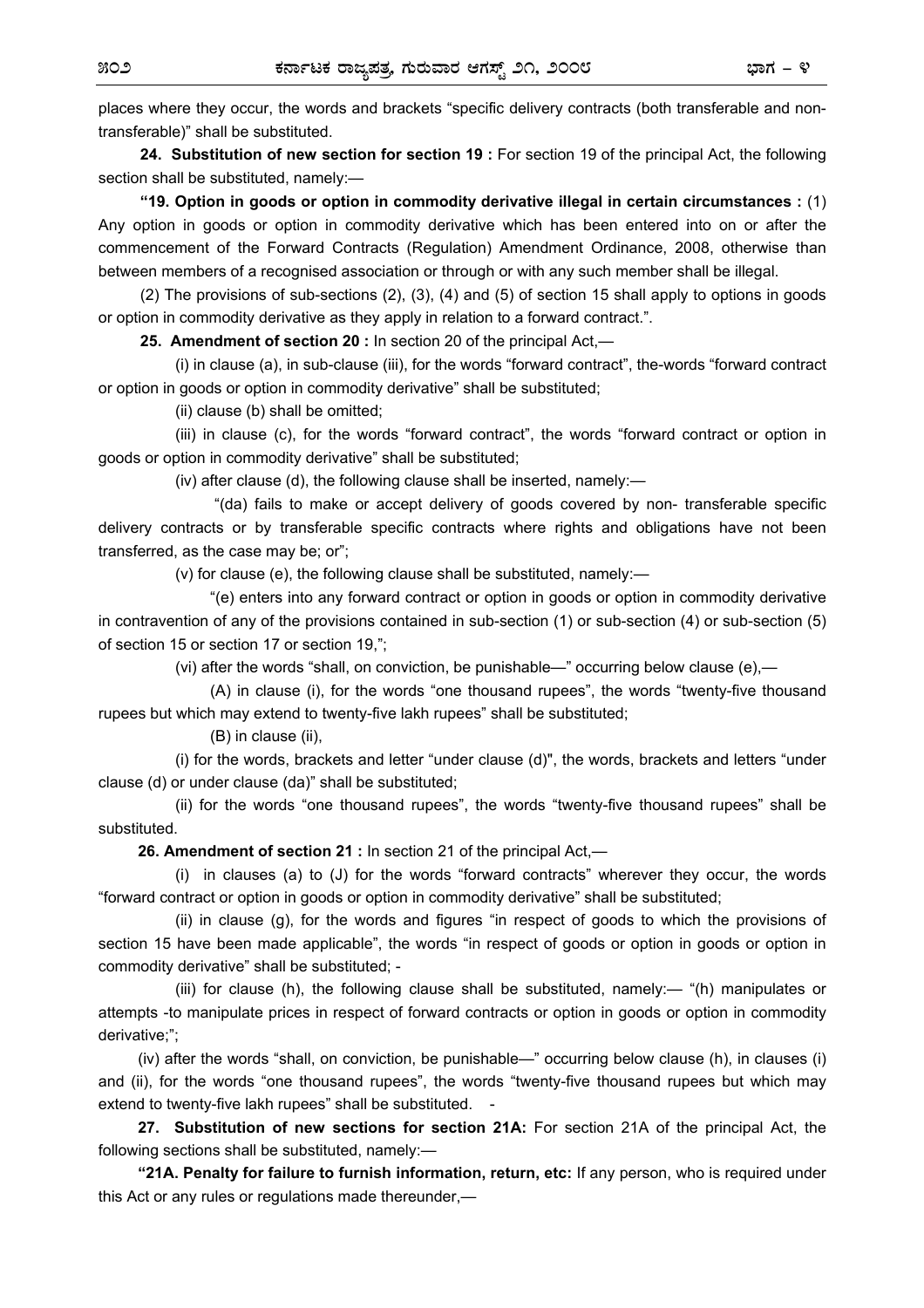(a) to furnish any document, return or report to the Commission, fails to furnish the same, he shall be liable to a penalty of twenty thousand rupees for each day during which such failure continues or five lakh rupees, whichever is less;

 (b) to file any return or furnish any information, books or other documents within the time specified therefor in the regulations, fails to file or furnish the same within the time specified therefor in the regulations, he shall be liable to pay a penalty not exceeding five thousand rupees for each day during which such failure continues or five lakh rupees, whichever is less;

 (c) to maintain books of account or records, fails to maintain the same, he shall be liable to a penalty of ten thousand rupees for each day during which such failure continues or five lakh rupees, whichever is less;

 (d) or who was in charge of, and was responsible to, an association for the conduct of the business of the association, obstructs any officer of the Commission or any other person authorised by it to conduct inspection or to discharge any other function assigned by the Commission, such person as well as the association shall be liable to pay a fine of rupees One lakh for every occasion of such obstruction.

 **21B. Penalty for failure by any person to enter into an agreement with clients :** If any person, who is registered as a member or an intermediary and is required under this Act or any rules or regulations made thereunder to enter into an agreement with his client, fails to enter into such agreement, he shall be liable to a penalty of twenty thousand rupees for each such failure during which such failure continues or five lakh rupees, whichever is less.

 **21C. Penalty for failure to redress clients grievances :** If any person, who is registered as a member or an intermediary, after having been called upon by the Commission in writing to redress the grievances of clients, fails to redress such grievances within the time specified by the Commission, he shall be liable to a penalty not exceeding two thousand rupees for each day during which such failure continues of five lakh rupees, whichever is less.

 **21 D. Penalty for insider trading :** If any insider who,—

 (i) either on his own behalf or on behalf of any other person, deals in forward contract or option in goods or option-in commodity derivative on any association on the basis of any unpublished price sensitive information; or

 (ii) communicates any unpublished price sensitive information to any person, with or without his request for such information except as required in the ordinary course of business or under any law; or

 (iii) counsels, or procures for any other person to deal in any forward contract or option in goods or option in commodity derivative on the basis of unpublished price sensitive information,

 shall be liable to a penalty of twenty-five lakh rupees or three times, the amount of profits made out of insider trading, whichever is higher.

 **21E. Penalty for fraudulent and unfair trade practices :** If any person indulges in fraudulent and unfair trade practices relating to forward contract or option in goods or -option in commodity derivative, he shall be liable to a penalty of twenty-five lakh rupees or three times the amount of profits made out ofsuch practices, whichever is higher.

 **21F. Penalty for default in case of an Intermediary :** If any person, who is registered as an intermediary under this Act or any regulations made thereunder,

 (a) fails to issue contract notes in the form and manner specified by the association of which such intermediary is a member, he shall be liable to a penalty not exceeding five times the amount for which the contract note was required to be issued by that intermediary:

 (b) fails to deliver any goods or fails to make payment of the amount due to the client or in the manner or within the period specified in the regulations, he shall be liable to a penalty not exceeding five thousand rupees - for each day during which such failure continues;

(c) charges an amount of brokerage which is in excess of the brokerage specified by the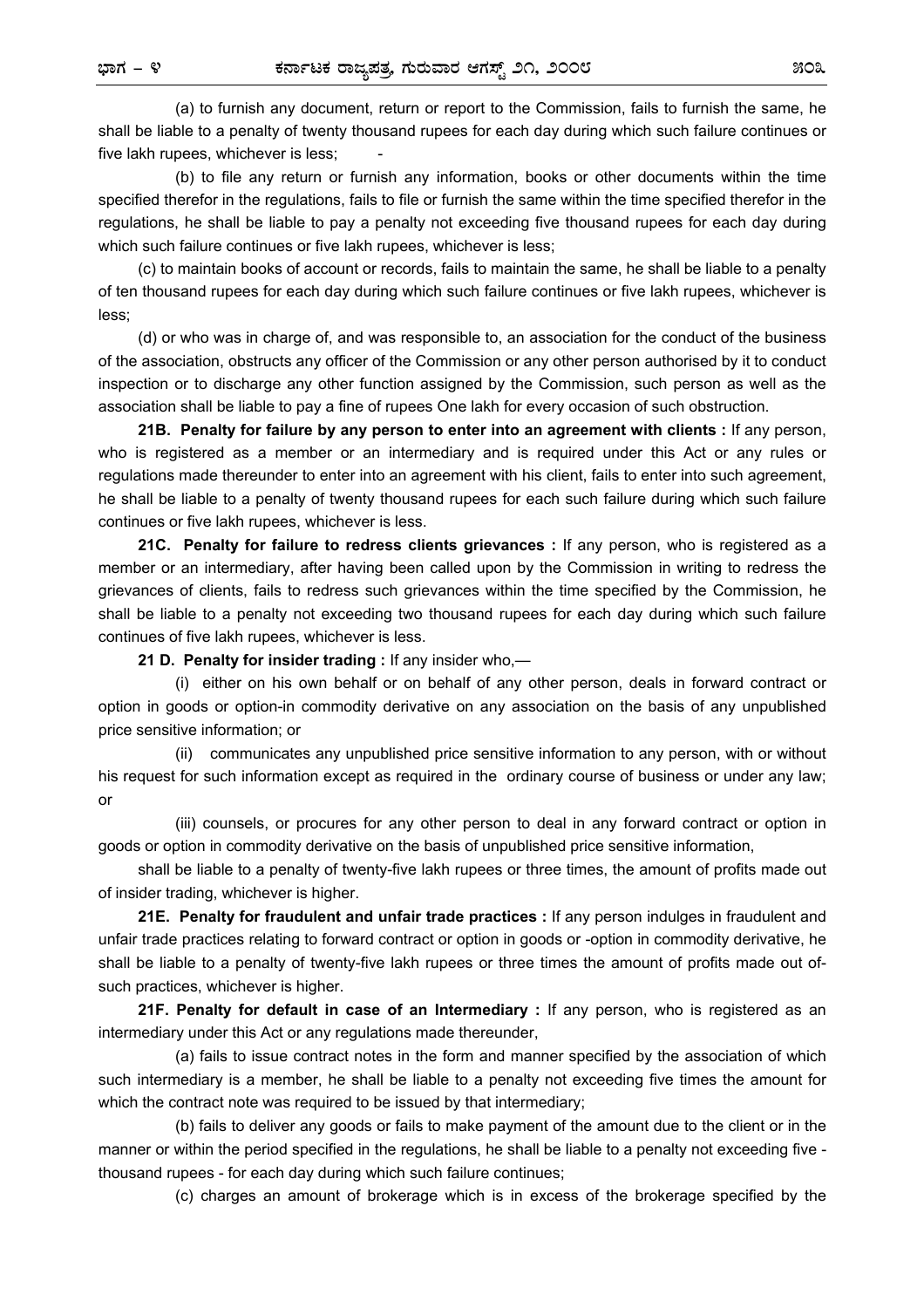association, he shall be liable to a penalty of five thousand rupees or five times the amount of brokerage charged in excess of the specified brokerage, whichever is higher.

 **21G. Penalty for failure to comply with directions of commission :** Any person, who fails to comply with the directions issued by the Commission under section 4B, shall be liable to pay a penalty not exceeding two lakh rupees for each day during which such failure continues which may extend to five lakh rupees.

 **21 H. Consequences of failure to pay penalty :** (1) Without prejudice to any -award of penalty by the adjudicating officer under this Act, if any person -contravenes or attempts to contravene or abets the contravention any of the provisions of this Act or of any rules or regulations made thereunder, he shall be punishable with imprisonment for a term which may extend to three years, or with fine, or with both.

 (2) If any person fails to pay the penalty imposed by the adjudicating officer or fails to comply with any of his directions or orders, he shall be punishable with imprisonment for a term which shall not be less than one month but which may extend to three years or with fine or with both.

 **21-I. Power to adjudicate :**(1) For the purposes of adjudging under sections 21 A to 21 G, the Commission shall appoint any of its officers not below the rank of a Division Chief to be an adjudicating officer for holding an inquiry in the prescribed manner after giving any person concerned a reasonable opportunity of being heard for the purpose of imposing any penalty.

 (2) While holding an inquiry, the adjudicating officer shall have power to summon and enforce the attendance of any person acquainted with the facts and circumstances of the case to give evidence or to produce any document which, in the opinion of the adjudicating officer, may be useful for or relevant to the subject matter of the inquiry and if, on such inquiry, he is satisfied that the person has failed to comply with the provisions of any of the sections specified in sub-section (1), he may impose such penalty as he thinks fit-in accordance with the provisions of any of those sections. –

 **21J. Factors to be taken into account by adjudicating officer :** While adjudging the quantum of penalty under section 21-I, the adjudicating officer shall have due regard to the following factors, namely:—

 (a) the amount of disproportionate gain or unfair advantage, wherever quantifiable, made as a result of the default;

(b) the amount of loss caused to a client or group of clients as a result of the default;

(c) the repetitive nature of the default.

 **21K. Crediting sums realized by way of penalties to Consolidated Fund of India :** All sums realised by way of penalties under this Act shall be credited to the Consolidated Fund of India. –

 **21L. Power of court to order forfeiture of property :** Any court trying an offence punishable under this Act, may, if it thinks fit and in addition to any sentence which it may impose for such offence, direct that any money, goods or other property in respect of which the offence has been committed, shall be forfeited to the Central Government.

**Explanation-** For the purposes of this section, property in respect of which an offence has been committed, shall include deposits in a bank where the said property is converted into such deposits."

 **28. Amendment of section 22A. :** In section 22A of the principal Act,—

(a) in sub-section  $(1)$ ,-

 (i) after the words "forward contracts or options in goods", the words "or option in commodity derivative" shall be inserted;

 (ii) after the words "forward contract or option in goods", the words "or option in commodity derivative" shall be inserted;

(b) for sub-section (2), the following sub-sections shall be substituted, namely:—

 "(2) The provisions of the Code of Criminal Procedure, 1973, shall, so far as may be, apply to search or seizure made under sub-section (1) as they apply to any search or seizure made under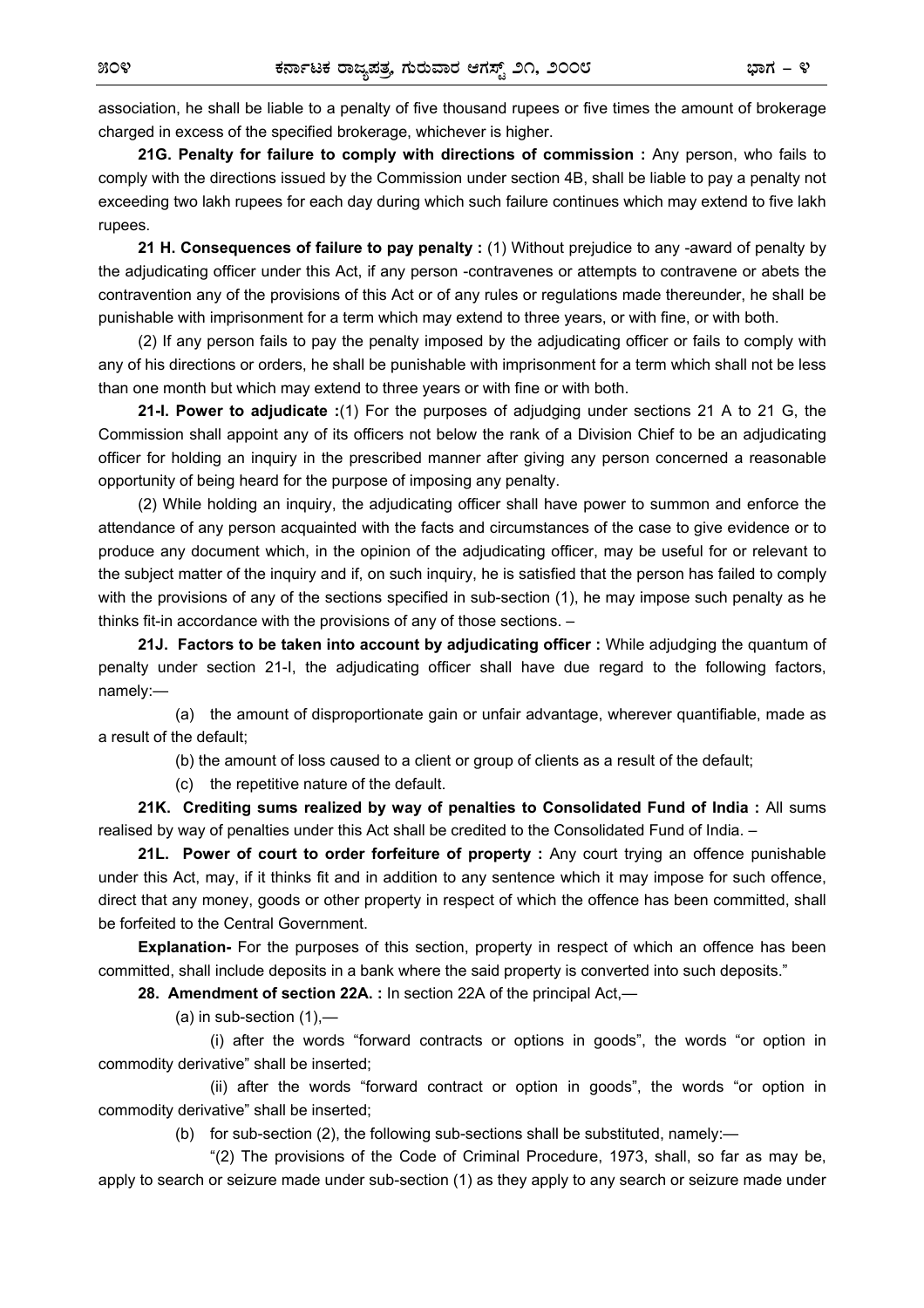the authority of a warrant issued under section 94 of the said Code.

 (3) The Commission may, notwithstanding anything contained in this Act, file cases in respect of offences committed under this Act, directly to the courts having jurisdiction in respect of such offences."

 **29. Amendment of section 22B :** In section 22B of the principal Act, in sub-section (1), after the words "or option in goods", the words "or option in commodity derivative" shall be inserted.

 **30. Insertion of new section 22C :** After section 22B of the principal Act, the following section shall be inserted, -namely:—

**"22C. Investigation :** (1) Where the Commission has reasonable grounds to believe that

 (a) the transactions in forward contracts or option in goods or option in commodity derivative are being dealt with in a manner detrimental to the commodity market or person associated with the commodity market; or –

 (b) any intermediary or any person associated with the commodities market has violated any of the provisions of this Act or the rules or regulations made or directions issued by the Commission thereunder, it may, at any time by order in writing, direct any person (hereafter in this section referred to as the Investigating Authority) specified in the order to investigate the affairs of such intermediary or person associated with the commodities market and to report thereon to the Commission.

 (2) Without prejudice to the provisions of sections 235 to 241 of the Companies Act, 1956. it shall be the duty of every manager, managing director, officer and other employee of the company and every intermediary referred to in section 14A, every person associated with the commodities market to preserve and to produce to the Investigating Authority or any person authorised by him in this behalf, all the books, registers, other documents and record of, or relating to,- the company or, as the case may be, of or relating to, the intermediary or such person, which are in their custody or power.

 (3) The Investigating Authority may require any intermediary or any person associated with commodities market in any manner to furnish such information to, or produce such books, or registers, or other documents, or record before him or any person authorised by him in this behalf as he may consider necessary if the furnishing of such information or the production of such books, or registers, or other documents, or record is relevant or necessary for the purposes of its investigation.

 (4) The Investigating Authority may keep in its custody any books, registers, other documents and record produced under sub-section (2) or sub-section (3) for six months and thereafter shall return the same to any intermediary or any person associated with commodities market by whom or on whose behalf the books, registers, other documents and record are produced:

 Provided that the Investigating Authority may call for any books, registers, other documents and record if they are needed again:

 Provided further that if the person on whose behalf the, books, registers, other documents and record are produced requires certified copies of the books, registers, other documents and record produced before the Investigating Authority, it shall give certified copies of such books, registers, other documents and record to such person or on whose behalf the books, registers, other documents and record were produced.

 (5) Any person, directed to make an investigation under sub-section (1), may examine on oath, any manager, managing director, officer and other employee of any intermediary or any person associated with commodities market in any manner, in relation to the affairs of his business and may administer an oath accordingly and for that purpose may require any of those persons to appear before him personally.

(6) If any person fails without reasonable cause or refuses—

 (a) to produce to the Investigating Authority or any person authorised by it in this behalf any book, register, other document and record which is his duty under sub-section (2) or sub-section (3) to produce; or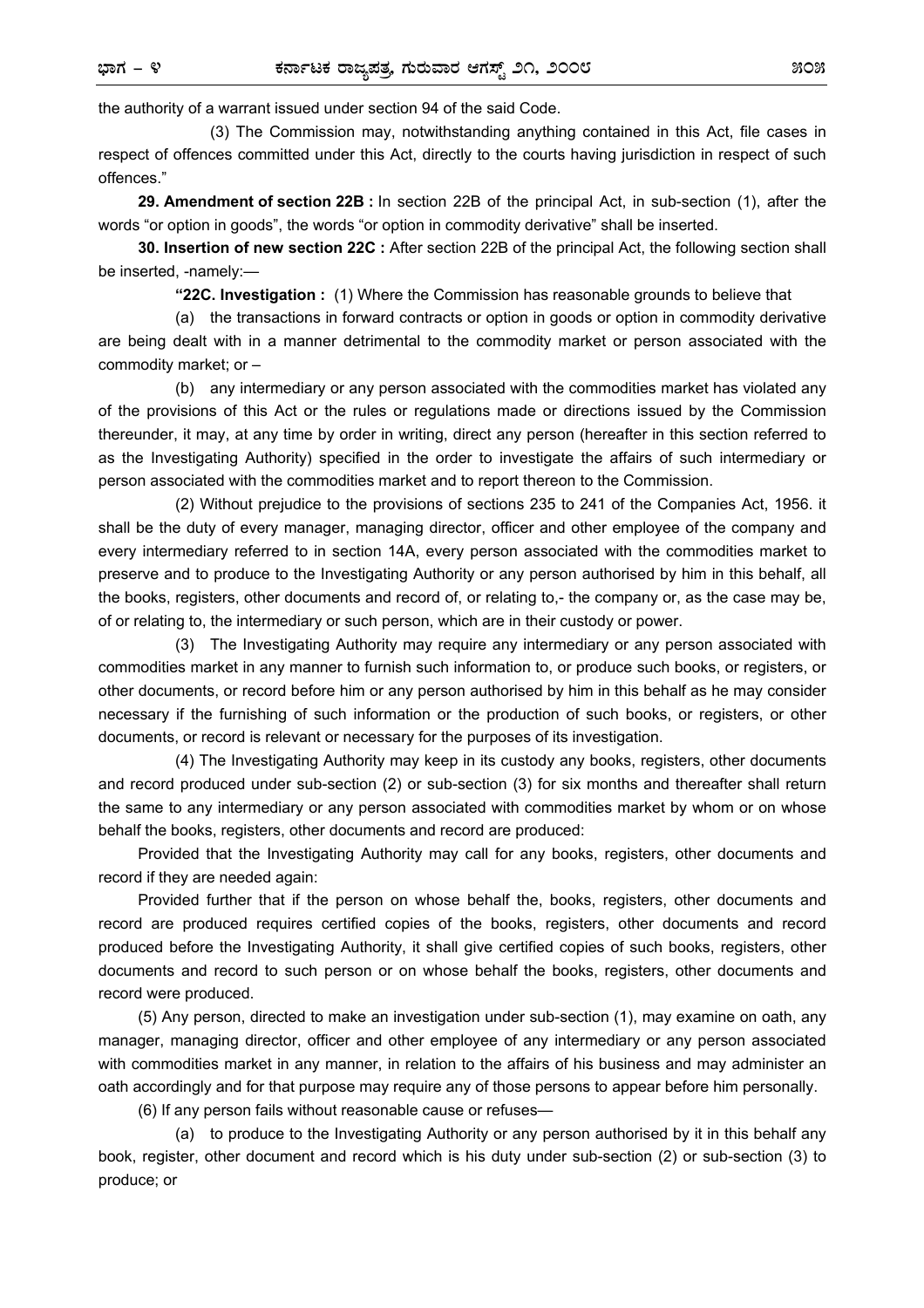(b) to furnish any information which is his duty under sub-section (3) to furnish; or

 (c) to appear before the Investigating Authority personally when required to do so under subsection (5) or to answer any question which is put to him by the Investigating Authority in pursuance of that sub-section; or

(d) to sign the notes. of any examination referred to in sub-section (7),

he shall be punishable with imprisonment for a term which may extend to one year, or with fine, which may extend to one lakh rupees, or with both, and also with a further fine which may extend to twenty thousand rupees for every day after the first during which the failure or refusal continues.

 (7) Notes of any examination under sub-section (5) shall be taken down in writing and shall be read over to, or by, and signed by, the person examined, and may thereafter be used in evidence against him. –

 (8) Where in the course of investigation, the Investigating Authority has reasonable ground to believe that the books, registers, other documents and record of, or relating to, any intermediary or any person associated with commodities market in any manner, may be destroyed, mutilated, altered, falsified or secreted, the Investigating Authority may make an application to the Judicial Magistrate of the first class having jurisdiction for an order for the seizure of such books, registers, other documents and record.

 (9) After considering the application and hearing the Investigating Authority, if necessary, the Magistrate may, by order, authorise the Investigating Authority—

 (a) to enter, with such assistance, as may be required, the place or places where such books, registers, other documents and record are kept;

(b) to search that place or those places in the manner specified in the order; and

 (c) to seize books, registers, other documents and record, as it considers necessary for the purposes of the investigation.

 (10) The Investigating Authority shall keep in its custody the books, registers, other documents and record seized under this section for such period not later than the -conclusion of the investigation as it considers necessary and thereafter shall return the same to the company or the other body corporate, or, as the case may be, to the managing director or the manager or any other person, from whose custody or power they were seized and inform the Magistrate of such returns

 Provided that the Investigating Authority may, before returning such books, registers, other documents and record as aforesaid, place identification marks on them or any part thereof.

 (11) Save as otherwise provided in this section, every search or seizure made under this section shall be carried out in accordance with the provisions of the Code of Criminal Procedure, 1973, (74 of 1952) relating to searches or seizures made under that Code.".

 **31. Amendment of section 23 :** In section 23 of the principal Act, after clause (d), the following clause shall be inserted, namely:—

"(e) an offence falling under section 21 H.".

 **32. Insertion of new section 24 A :** In Chapter V of the principal Act, after section 24, the following section shall be inserted, namely:—

 **"24A. Civil court not to have jurisdiction :** No civil court shall have jurisdiction to entertain any suit or proceeding in respect of any matter which an adjudicating officer appointed under this Act or the Appellate Tribunal is empowered by or under this Act to determine and no injunction shall be granted by any court or other authority in respect of any action taken or to be taken in pursuance of any power conferred by or under this Act.".

 **33. Insertion of new Chapter VA :** After Chapter V of the principal Act, the following Chapter shall be inserted, namely:—

## **'CHAPTER VA**

## **JURISDICTION AND AUTHORITY OF APPELLATE TRIBUNAL**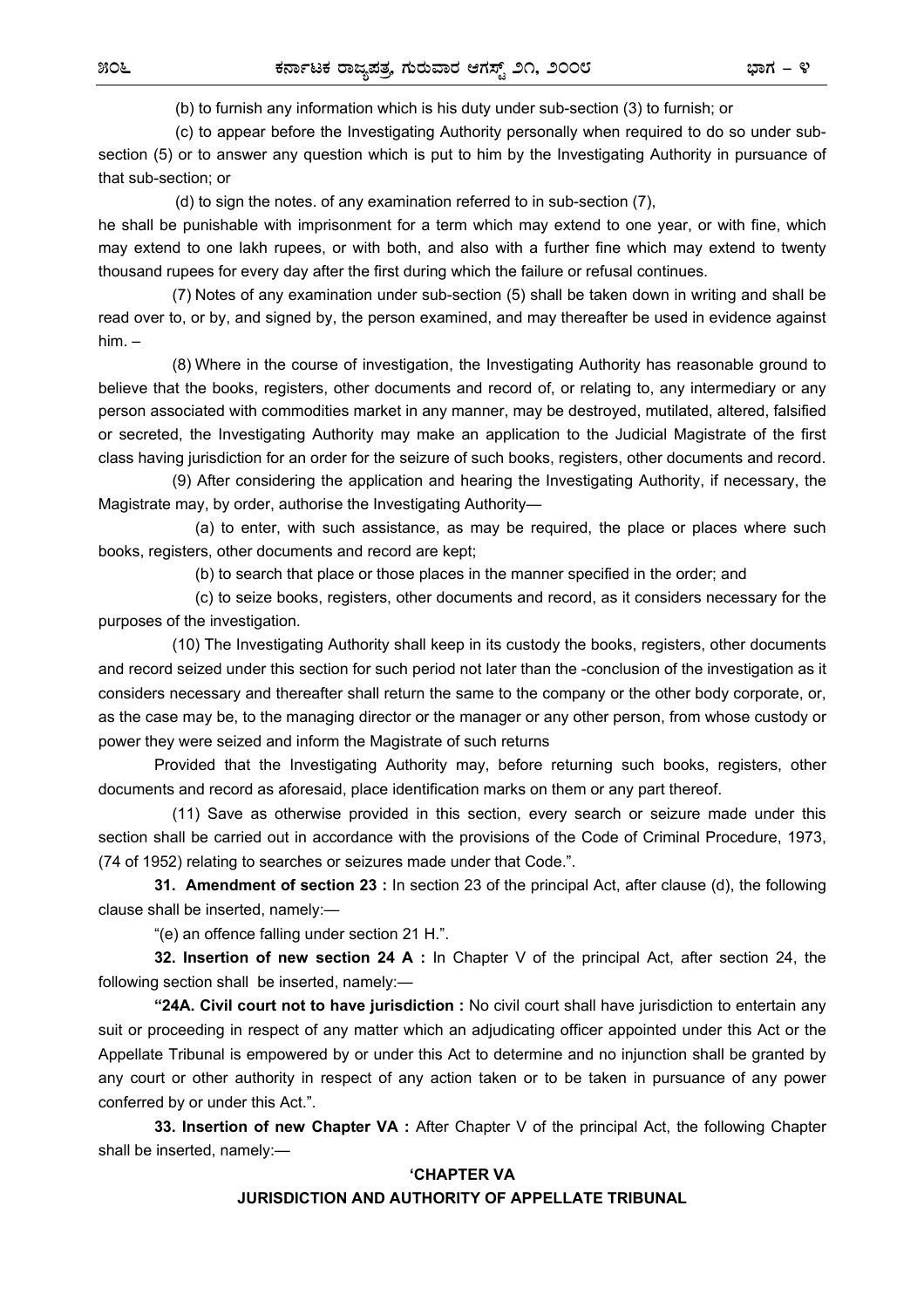matter.

 **24B. Appeal to Appellate Tribunal :** (1) Save as provided in sub-section (2), any person aggrieved on or after the commencement of the Forward Contracts (Regulation) Amendment Ordinance. 2008, or by an order of the Commission made, or the rules or regulations made thereunder or by an order made by an adjudicating officer under this Act may prefer an appeal to the Appellate Tribunal having jurisdiction in the

 (2) The Central Government shall specify, by notification, the matters and places in relation to which the Appellate Tribunal may exercise jurisdiction.

 (3) No appeal shall lie to the Appellate Tribunal from an order made by the Commission or an adjudicating officer with the consent of the parties.

 (4) Every appeal under sub-section (1) shall be filed within a period of forty-five days from the date on which a copy of the order made by the Chairman of the Commission is received by the aggrieved person and it -shall -be in such form and be accompanied by such fee as may be prescribed:

 Provided that the Appellate Tribunal may entertain an appeal after the expiry of the said period if it is satisfied that there was sufficient cause for not filing it within that period. - -

 (5) On receipt of an appeal under sub-section (1), the Appellate Tribunal may, after giving the parties to the appeal, an opportunity of being heard, pass such orders thereon as it thinks fit, confirming, modifying or setting aside the order appealed against.

 (6) The Appellate Tribunal shall send a copy of every order made by it to the parties to the appeal and to the concerned authority whose order has been appealed against.

 (7) The appeal filed before the Appellate Tribunal under sub-section (1) shall be dealt with by it as expeditiously as possible and endeavour shall be made by it to dispose of the appeal finally within six months from the date of receipt of the appeal.

 **24C. Right to legal representation :** The appellant may either appear in person or authorise one or more chartered accountants or company secretaries or cost accountants or legal practitioners or any of its officers to present his or its case before the Appellate Tribunal.

**Explanation.-** For the purposes of this section,

 (a) "chartered accountant" means a chartered accountant as defined in clause (b) of sub-section (1) of section 2 of the Chartered Accountants Act, 1949 (38 of 1949) and who has obtained a certificate of practice under sub-section (1) of section 6 of that Act;

 (b) "company secretary" means a company secretary as defined in clause (c) of sub-section (1) of section 2 of the Company Secretaries Act, 1980 (56 of 1980) and who has obtained a certificate of practice under sub-section (1) of section 6 of that Act;

 (c) "cost accountant" means a cost accountant as defined in clause (b) of sub-section (1) of section 2 of the Cost and Works Accountants Act, 1959 (23 of 1959) and who has obtained a certificate of practice under sub-section (1) of section 6 of that Act;

 (d) "legal practitioner" means an advocate, vakil or an attorney of any High Court, and includes a pleader in practice.

 **24D. Limitation :** The provisions of the Limitation Act, 1963 (36 of 1963) shall, as far as may be, apply to an appeal made to the Appellate Tribunal.

 **24E. Appeal to Supreme Court :** Any person aggrieved by any decision or order of the Appellate Tribunal may file an appeal to the Supreme Court within sixty days from the date of communication of the decision or order of the Appellate Tribunal to him on any question of law arising out of such order:

Provided that the Supreme Court may, if it is satisfied that the applicant was prevented by sufficient cause from filing the appeal within the said period, allow it to be filed within a further period not exceeding sixty days.".

**34. Insertion of new sections 26A, 26B, 26C, 26D, 26E and 26F :** After section 26 of the principal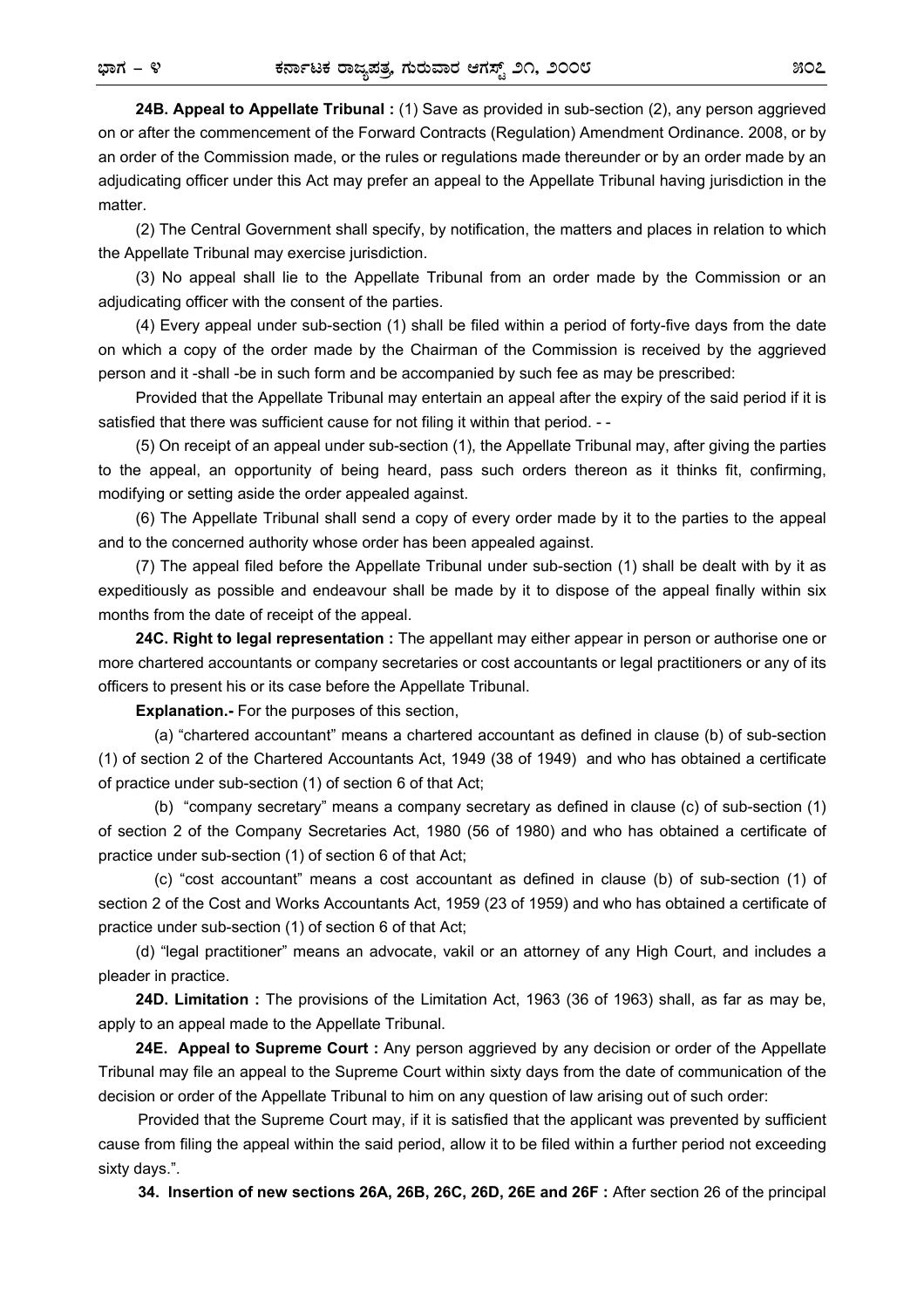Act, the following sections shall be inserted, namely:—

**"26A. Power of Central Government to issue directions :** (I) Without prejudice to the foregoing provisions of this Act, the Commission shall, in exercise of its powers or performance of its functions under this Act, be bound by such directions on questions of policy as the Central Government may give in writing to it from time to time:

Provided that the Commission shall, as far as practicable, be given an opportunity to express its views before any direction is given under this subsection.

(2) The decision of the Central Government, whether a question is one of policy or not, shall be final.

**26B. Power of Central Government to supersede Commission :** (1) If at any time the Central Government is of the opinion—

 (a) that on account of grave emergency, the Commission is unable to discharge the functions and perform the duties imposed on it by or under the provisions of this Act; or

 (b) that the Commission has persistently made wilful default in complying with any direction issued by the Central Government under this Act or in the discharge of the functions and perform the duties imposed on it by or under the provisions of this Act and as a result of such default the financial position of the Commission or the administration of the Commission has deteriorated; or

(c) that circumstances exist which render it necessary in the public interest so to do,

the Central Government may, by notification, supersede the commission for such period, not exceeding six months, as may be specified in the notification.

(2) Upon the publication of a notification under sub-section (I) superseding the Commission,—

(a) all the members shall, as from the date of supersession, vacate their offices as such;

 (b) all the powers, functions and duties which may, by or under the provisions of this Act, be exercised or discharged by or on behalf of the Commission shall, until the Commission is reconstituted under sub-section (3), be exercised and discharged by such person or persons as the Central Government may direct; and

 (c) all property owned or controlled by the Commission shall, until the Commission is reconstituted, vest in the Central Government.

(3) On the expiration of the period of supersession specified in the notification issued under subsection (1), the Central Government may reconstitute the Commission by fresh appointment and in such case any person or persons who vacated their offices under clause (a) of sub-section (2), shall not be deemed disqualified for such appointment:

Provided that the Central Government may at any time before the expiration of the period of supersession, take action under this sub-section.

(4) The Central Government shall cause a notification issued under sub-section (1) and a full report of any action taken under this section and the circumstances leading to such action to be laid before each House of Parliament at the earliest.

**26C. Returns and reports :**(1) The Commission shall furnish to the Central Government at such time and in such form and manner as may be prescribed or as the Central Government may direct, such returns and statements and such particulars in regard to any proposed or existing programme for the promotion and development of the commodities market, as the Central Government may, from time to time, require.

(2) Without prejudice to the provisions of sub-section (1), the Commission shall, within ninety days, after the end of each financial year, submit to the Central Government a report in such form, as may be prescribed, giving a true and full account of its activities, policy and programmes during the, previous financial year.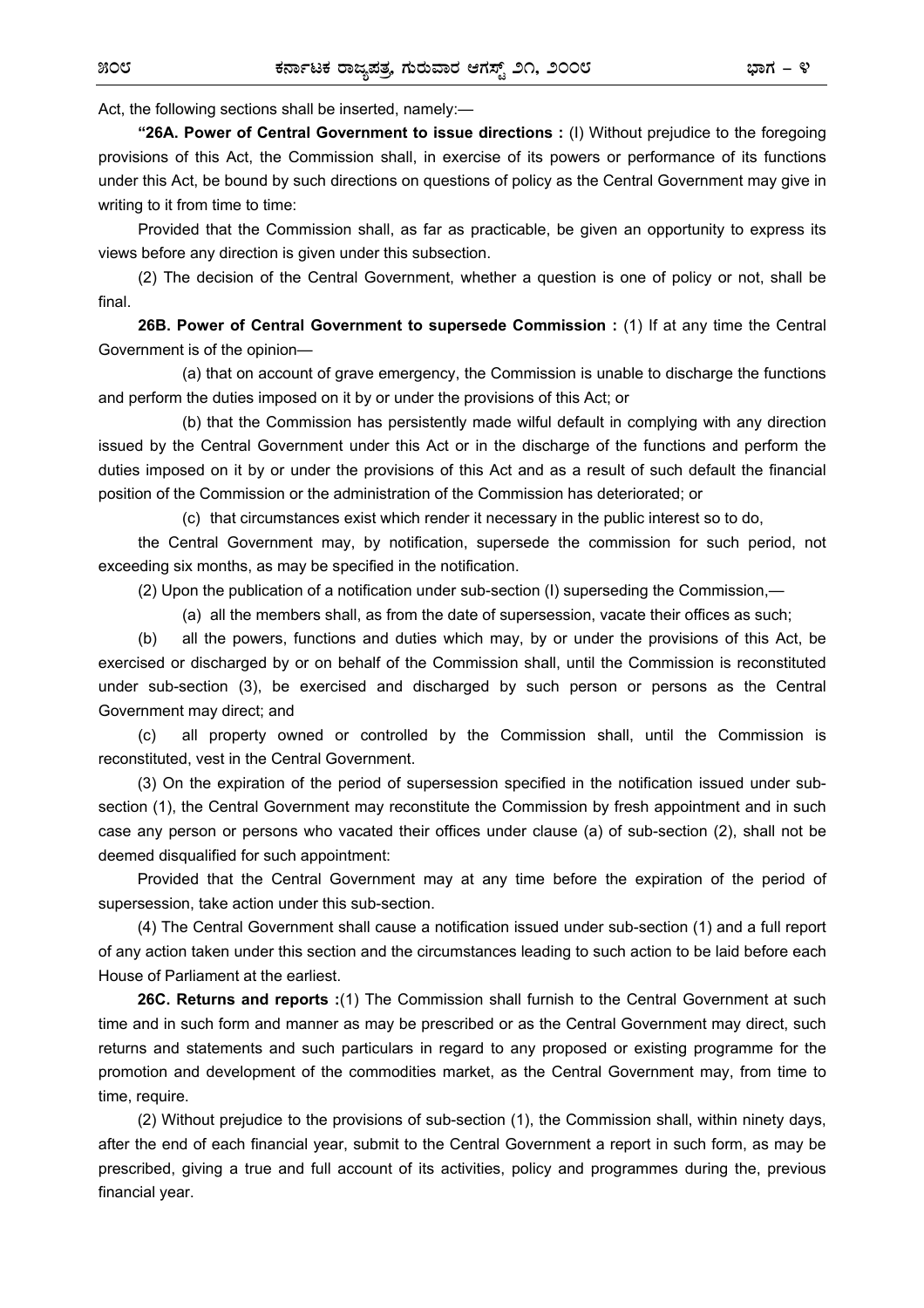(3) A copy of the report received under sub-section (2) shall be laid, as soon as may be after it is received, before each House of Parliament.

**26D. Delegation :** The Commission may, by general or special order in writing, delegate to any member or officer of the Commission or any other person subject to such conditions, if any, as may be specified in the order, such of its powers and functions under this Act (except the powers under section 28) as it may deem necessary.

**26E. Bar of Jurisdiction :** No order passed by the Commission or the adjudicating officer under this Act shall be appealable except as provided in section 24B and no civil court shall have jurisdiction in respect of any matter which the Commission or the adjudicating officer is empowered by, or under, this Act to pass any order and no injunction shall be granted by any court or other authority in respect of any action taken or to be taken in pursuance of any order passed by the Commission or the adjudicating officer by, or under, this Act.

**26F. Members, officers and employees of commission to be public servants :** All members, officers and other employees of the Commission shall be deemed, when acting or purporting to act in pursuance of any of the provisions of this Act, to be public servants within the meaning of section 21 of the Indian Penal Code.". (45 of 1860)

**35. Insertion of new section 27B :** After section 27A of the principal Act, the following section shall be inserted, namely:-

**"27B. Exemption from tax on wealth and income :** Notwithstanding anything contained in the Wealth-tax Act, 1957, (27 of 1957) the Income-tax Act, 1961, (43 of 1961) or any other enactment for the time being in force relating to tax on wealth, income, profits or gains, the Commission shall not be liable to pay wealth-tax, income-tax or any other tax in respect of their wealth, income, profits or gains derived.".

**36. Amendment of section 28 :** In section 28 of the principal Act, in sub-section (2),—

(i) clause (cc) shall be omitted;

(ii) for clause (g), the following clauses shall be substituted, namely:—

"(g) the duties and powers which maybe performed.or exercised by the Commission under clause (q) of section 4;

 (h) the form and manner in which the annual statement of accounts shall be maintained under subsection (1) of section 4F;

 (i) the rules for dealing by foreign participant or foreign intermediary under the proviso to sub-section (3) of section 14A;

(j) the manner in which an inquiry shall be held under sub-section (1) of section 21-I;

 (k) the form in which an appeal may be filed before the Appellate Tribunal under sub-section (4) of section 24B and the fees payable in respect of such appeal;

 (l) the form and the manner in which returns and report to be made to the Central Government under section 26C;

 (m) any other matter which is to be, or may be, prescribed, or in respect of which provision is to be, or may be, made by rules.".

**37. Insertion of new sections 28 A and 28 B :** After section 28 of the principal Act, the following sections shall be inserted, namely:—

**"28A. Power to make regulations :**(1) The Commission may, by notification, make regulations consistent with this Act and the rules made thereunder to carry out the purposes of this Act.

(2) In particular, and without prejudice to the generality of the, foregoing power, such regulations may provide for all or any of the following matters, namely:—

 (a) the time and. places of meetings of the Commission and the procedure to be followed at such meetings under section 3D including quorum necessary for the transaction of business;

(b) the terms and other conditions of service of officers and employees of the Commission under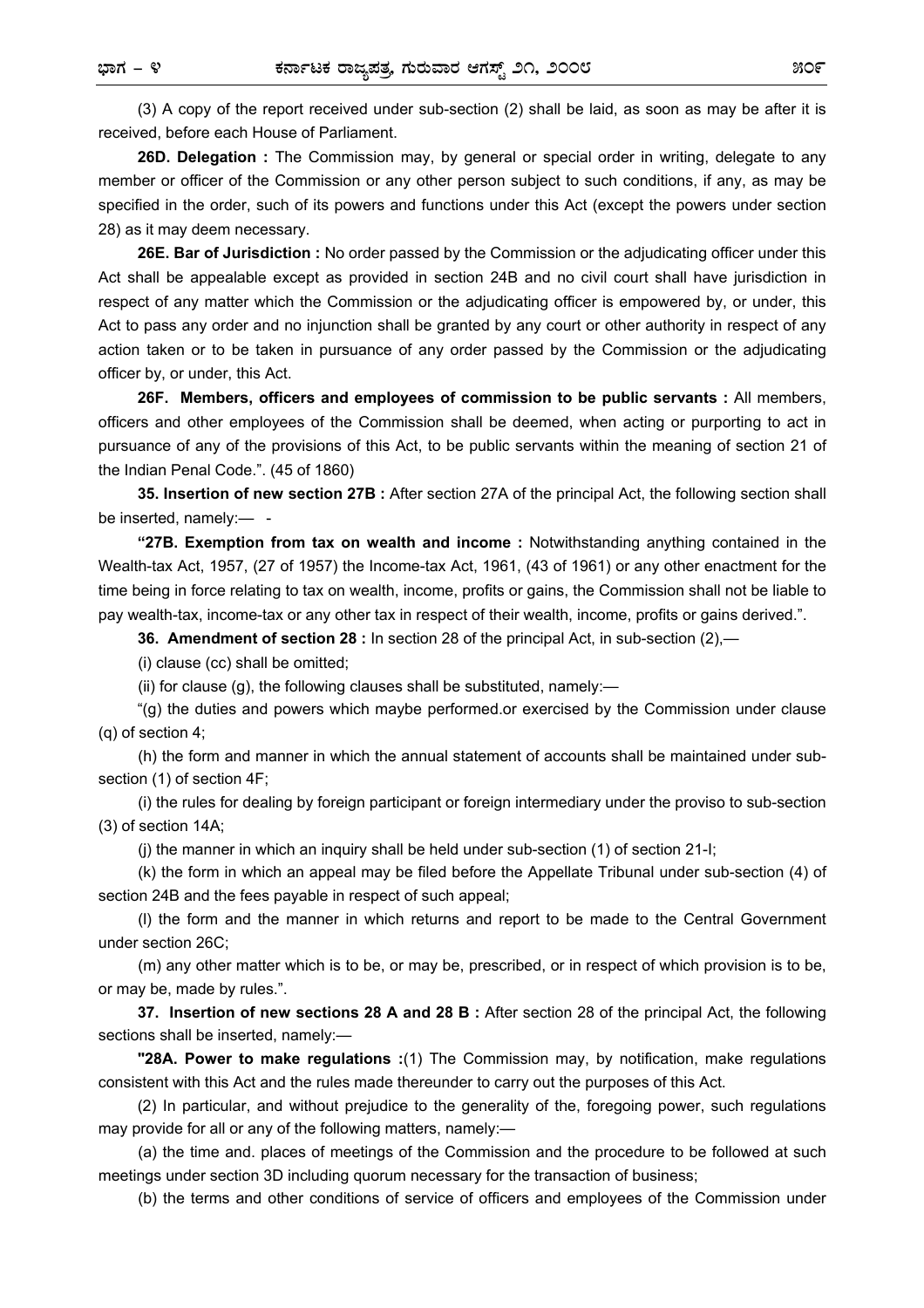sub-section (2) of section 3H;

 (c) the manner in which the fresh issue of equity shares shall be made to the public under subsection (8) of section 7B;

 (d) the conditions of certificate of registration to act as a member or intermediary to deal with forward contract or option in goods or option in commodity derivative under sub-section (1) of section 14A;

 (e) the fee for a class or classes of member or intermediary under the second proviso to sub-section (2) of section 14A;

 (f) the terms and conditions subject to which registration may be granted under sub-section (4) of section 14A;

 (g) the manner in which the certificate of registration may be suspended or cancelled under section 14B;

 (h) any other matter relating to trading, clearing, settlement, and delivery of goods, forward contract, option in goods or option in commodity derivative.

(3) Every regulation made under this Act shall be laid, as soon as may be after it is made, before each House of Parliament, while it is in session, for a total period of thirty days which may be comprised in one session or in two or more successive sessions, and if, before the expiry of the session immediately following the session or the successive sessions aforesaid, both Houses agree in making any modification in the regulation or both Houses agree that the regulation should not be made, the regulation shall thereafter have effect only in such modified form or be of no effect, as the case may be; so, however, that any such modification or annulment shall be without prejudice to the validity of anything previously done under that regulation.

**28B. Application of other laws not barred :** The provisions of this Act shall be in addition to, and not in derogation of, the provisions of any other law for the time being in force.".

#### **CHAPTER III**

### **AMENDMENT TO THE SECURITIES AND EXCHANGE BOARD OF INDIA ACT, 1992**

 **38. Amendment of section 15U of Act 15 of 1992 :** In section 15U of the Securities and Exchange Board of India Act, 1992, in sub-section (2), for the 'words "under this Act", the words "under this Act or any other law for the time being in force" shall be substituted.

ಭಾರತದ ರಾಷ್ಟಪತಿಯವರ ಆದೇಶಾನುಸಾರ ಮತ್ತು ಅವರ ಹೆಸರಿನಲ್ಲಿ,

ಆರ್. ಆಂಜಿನಿ

ಪಿ.ಆರ್. 19

ಸಹಾಯಕ ಪ್ರಾರೂಪಕಾರ ಮತ್ತು ಪದನಿಮಿತ್<mark>ತ</mark>

ಸರ್ಕಾರದ ಅಧೀನ ಕಾರ್ಯದರ್ಶಿ,

ಸಂಸದೀಯ ವ್ಯವಹಾರಗಳು ಮತು ಶಾಸನ ರಚನೆ ಇಲಾಖೆ.

 $\,$ ಸಂಸದೀಯ ವ್ಯವಹಾರಗಳು ಮತ್ತು ಶಾಸನ ರಚನೆ ಸಚಿವಾಲಿಯ

**C¢ü¸ÀÆZÀ£É** 

ಸಂಖ್ಯೆ: ಸಂವ್ನಶಾಇ 13 ಕೇಶಾಪ್ರ 2008, ಬೆಂಗಳೂರು, ದಿನಾಂಕ: 10ನೇ ಮಾರ್ಚ್ 2008

2007ನೇ ಸಾಲಿನ ಡಿಸೆಂಬರ್ 20ನೇ ದಿನಾಂಕದ ಭಾರತ ಸರ್ಕಾರದ ಗೆಜೆಟಿನ ವಿಶೇಷ ಸಂಚಿಕೆಯ ಭಾಗ-II ಸೆಕ್ಷನ್ 1ರಲ್ಲಿ ಪ್ರಕಟವಾದ ಈ ಕೆಳಕಂಡ The Payment and Settlement Systems Act, 2007 (Act No. 51 of 2007) ಅನ್ಸು ಸಾರ್ವಜನಿಕರ ಮಾಹಿತಿಗಾಗಿ ಕರ್ನಾಟಕ ರಾಜ್ಯ ಪತ್ರದಲ್ಲಿ ಮರು ಪ್ರಕಟಿಸಲಾಗಿದೆ.

## **THE PAYMENT AND SETTLEMENT SYSTEMS ACT, 2007**

**AN** 

## **ACT**

to provide for the regulation and supervision of payment systems in India and to designate the Reserve Bank of India as the authority for that purpose and for matters connected therewith or incidental thereto.

BE it enacted by Parliament in the Fifty-eighth Year of the Republic of India as follows :-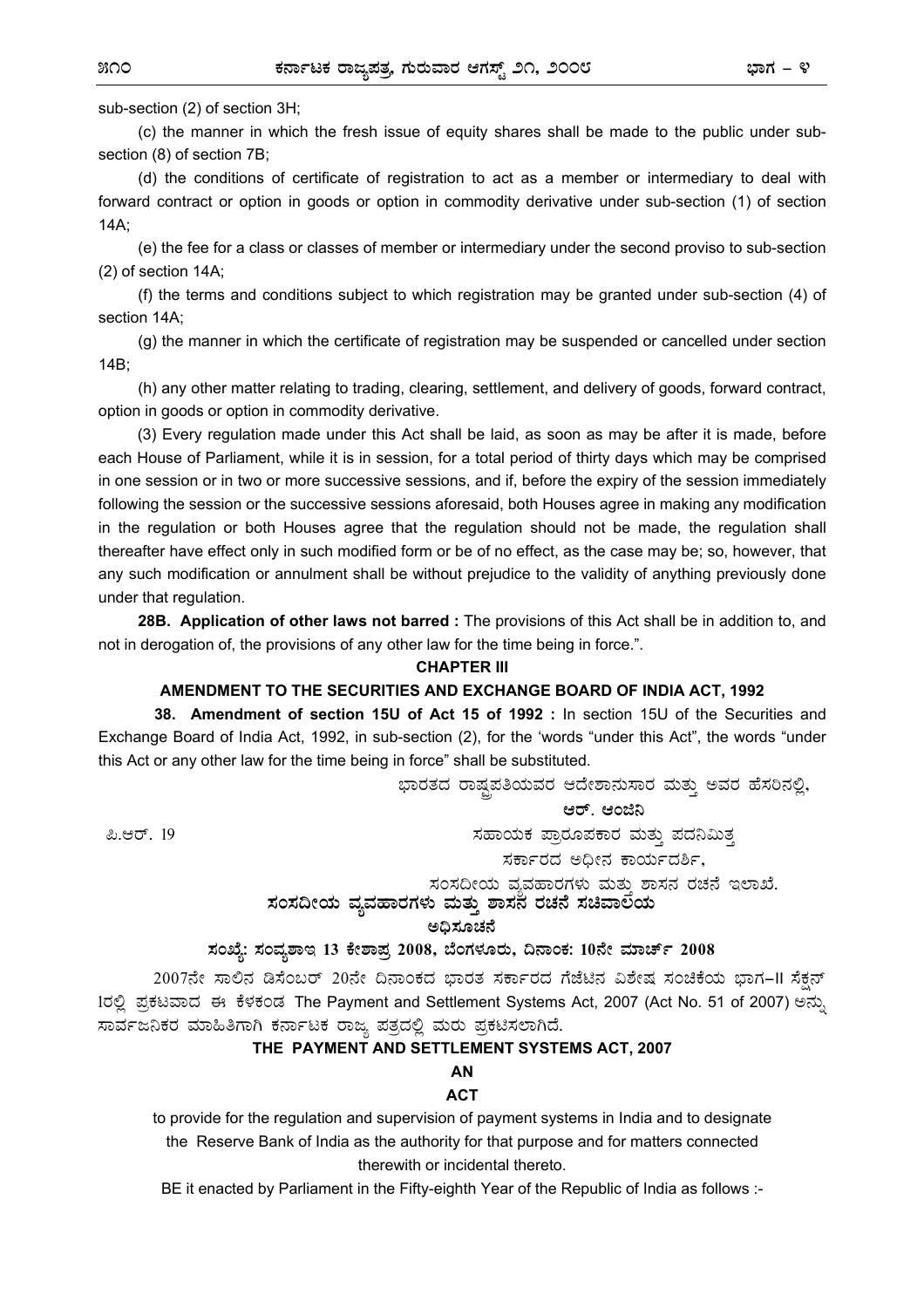## **CHAPTER 1 PRELIMINARY**

**1. Short title, extent and commencement :** (1) This Act may be called the Payment and Settlement Systems Act, 2007

(2) It extends to the whole of India.

 (3) It shall come into force on such date as the Central Government may, by notification in the Official Gazette, appoint and different dates may be appointed for different provisions of this Act, and any reference to the commencement in any such provision of this Act shall be construed as a reference to the commencement of that provision.

**2. Definitions :** (1) In this Act, unless the context otherwise requires,—

(a) "bank" means,—

(i) a bank included in the Second Schedule to the Reserve Bank of India Act, 1934; (2 of

1934)

(ii) a post office savings bank;

 (iii) a banking company as defined in clause (c) of section 5, of the Banking Regulation Act, 1949; (10 of 1949)

 (iv) a co-operative bank as defined in clause (cci) of section 5, as inserted by section 56, of the Banking Regulation Act, 1949; (10 of 1949) and

 (v) such other bank as the Reserve Bank may, be notification, specify for the purposes of this Act;

 (b) "derivative" means an instrument, to be settled at a future date, whose value is derived from change in interest rate, foreign exchange rate, credit rating or credit index, price of securities (also called "underlying"), or any other underlying or a combination of more than one of them and includes interest rate swaps, forward rate agreements, foreign currency swaps, foreign currency rupee swaps, foreign currency options, foreign currency rupee options or any other instrument, as may be specified by the Reserve Bank from time to time;

 (c) "electronic funds transfer" means any transfer of funds which is initiated by a person by way of instruction, authorisation or order to a bank to debit or credit an account maintained with that bank through electronic means and includes point of sale transfers; automated teller machine transactions, direct deposits or withdrawal of funds, transfers initiated by telephone, internet and, card payment;

 (d) "gross" settlement system means a payment system in which each settlement of funds or securities occurs on the basis of separate or individual instructions;

 (e) "netting" means the determination by the system provider of the amount of money or securities, due or payable or deliverable, as a result of setting off or adjusting, the payment obligations or delivery obligations among the system participants, including the claims and obligations arising out of the termination by the system provider, on the insolvency or dissolution or winding up of any system participant or such other circumstances as the system provider may specify in its rules or regulations or bye-laws (by whatever name called), of the transactions admitted for settlement at a future date so that only a net claim be demanded or a net obligation be owned;

(f) "notification" means a notification published in the Official Gazette;

(g) "payment instruction" means any instrument, authorisation or order in any form, including electronic means, to effect a payment,

(i) by a person to a system participant; or

(ii) by a system participant to another system participant;

(h) "payment obligation" means an indebtedness that is owned by one system participant to another system participant as a result of clearing or settlement of one or more payment instructions relating to funds, securities or foreign exchange or derivatives or other transactions;

(i) "payment system" means a system that enables payment to be effected between a payer and a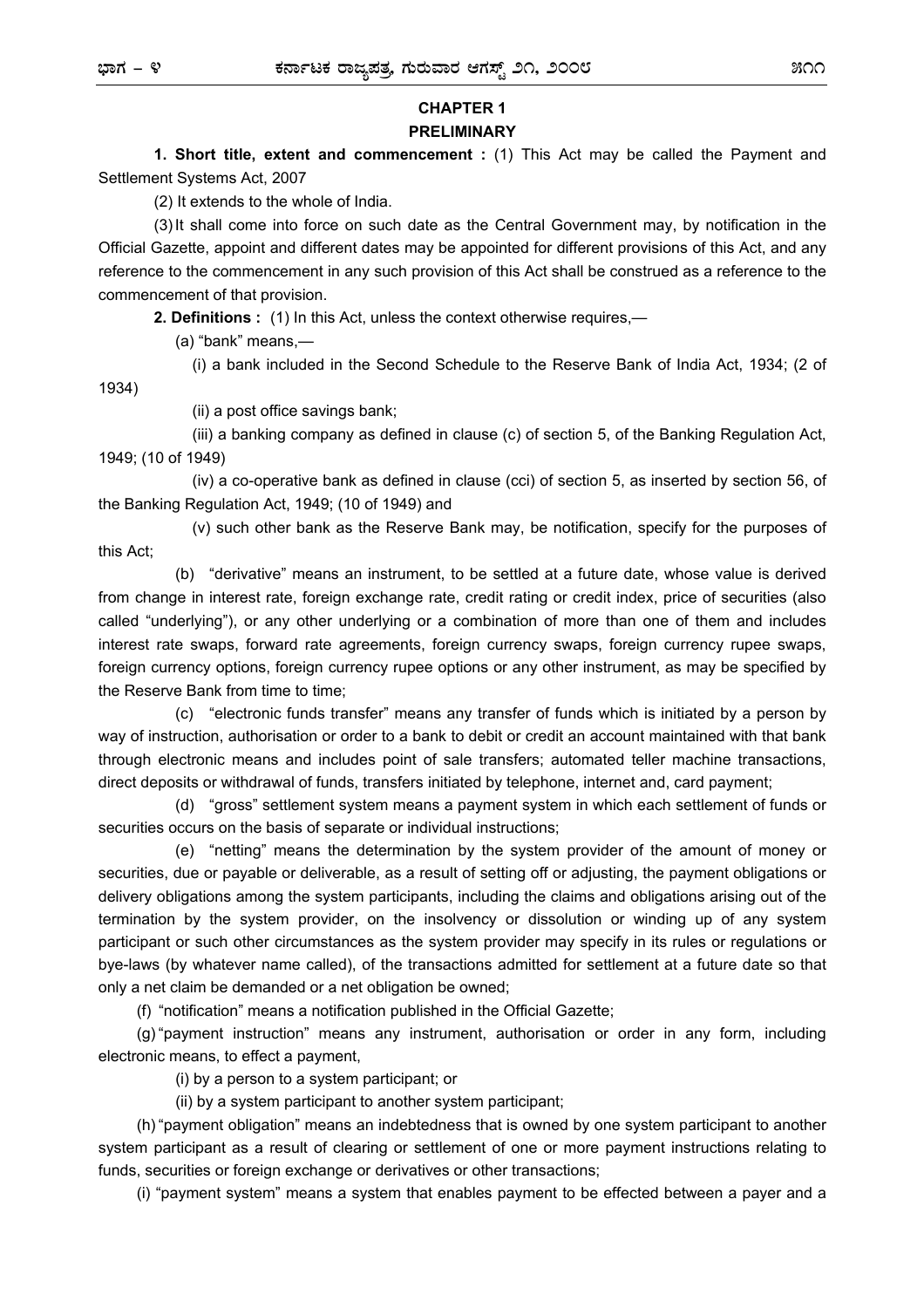beneficiary, involving clearing, payment or settlement service or all of them, but does not include a stock exchange:

**Explanation.-** For the purposes of this clause, "payment system" includes the systems enabling credit card operations, debit card operations, smart card operations, money transfer operations or similar operations;

(j) "prescribed" means prescribed by regulations made under this Act;

(k) "regulation" means a regulation made under this Act;

(l) "Reserve Bank" means the Reserve Bank of India, constituted under the Reserve Bank of India Act, 1934; (2 of 1934)

(m) "securities" means the Government securities as defined in the Public Debt Act, 1944 (18 of 1944) or such, other securities as may be notified by the Central Government from time to time under that Act;

(n) "settlement" means settlement of payment instructions and includes the settlement of securities, foreign exchange or derivatives or other transactions which involve payment obligations;

(o) "systemic risk" means the risk arising from—

 (i) the inability of a system participant to meet his payment obligations under the payment system as and when they become due; or

(ii) any disruption in the system,

which may cause other participants to fail to meet their obligations when due and is likely to have an impact on the stability of the system:

Provided that if any doubt or difference arises as to whether a particular risk is likely to have an impact on the stability of the system, the decision of the Reserve Bank shall be final;

(p) "system participant" means a bank or any other person participating in a payment system and includes the system provider;

(q) "system provider" means a person who operates an authorised payment system.

(2) Words and expressions used, but not defined in this Act and defined in the Reserve Bank of India Act, 1934 (2 of 1934) or the Banking Regulation Act, 1949, (10 of 1949) shall have the meanings respectively assigned to them in those Acts.

#### **CHAPTER II**

#### **DESIGNATED AUTHORITY AND ITS COMMITTEE**

**3. Designated authority and its Committee :** (1) The Reserve Bank shall be the designated authority for the regulation and supervision of payment systems under this Act.

(2) The Reserve Bank may, for the purposes of exercising the powers and performing the functions and discharging the duties conferred on it by or under this Act, by regulation, constitute a committee of its Central Board to be known as the Board for Regulation 'and Supervision of Payment and Settlement Systems.

(3) The Board constituted under sub-section (2) shall consist of the following members, namely:—

(a) Governor, Reserve Bank, who shall be the Chairperson of the Board;

 (b) Deputy Governors, Reserve Bank, out of whom the Deputy Governor who is in-charge of the Payment and Settlement Systems, shall be the Vice-Chairperson of the Board;

 (c) Not exceeding three Directors from the Central Board of the Reserve Bank of India to be nominated by the Governor, Reserve Bank.

(4) The powers and functions of the Board constituted under sub-section (2), the time and venue of its meetings, the procedure to be followed in such meetings, (including the quorum at such meetings) and other matters incidental thereto shall be such as may be prescribed.

(5) The Board for Regulation and Supervision of Payment and Settlement Systems constituted under clause (i) of sub-section (2) of section 58 of the Reserve Bank of India Act, 1934 (2 of 1934) shall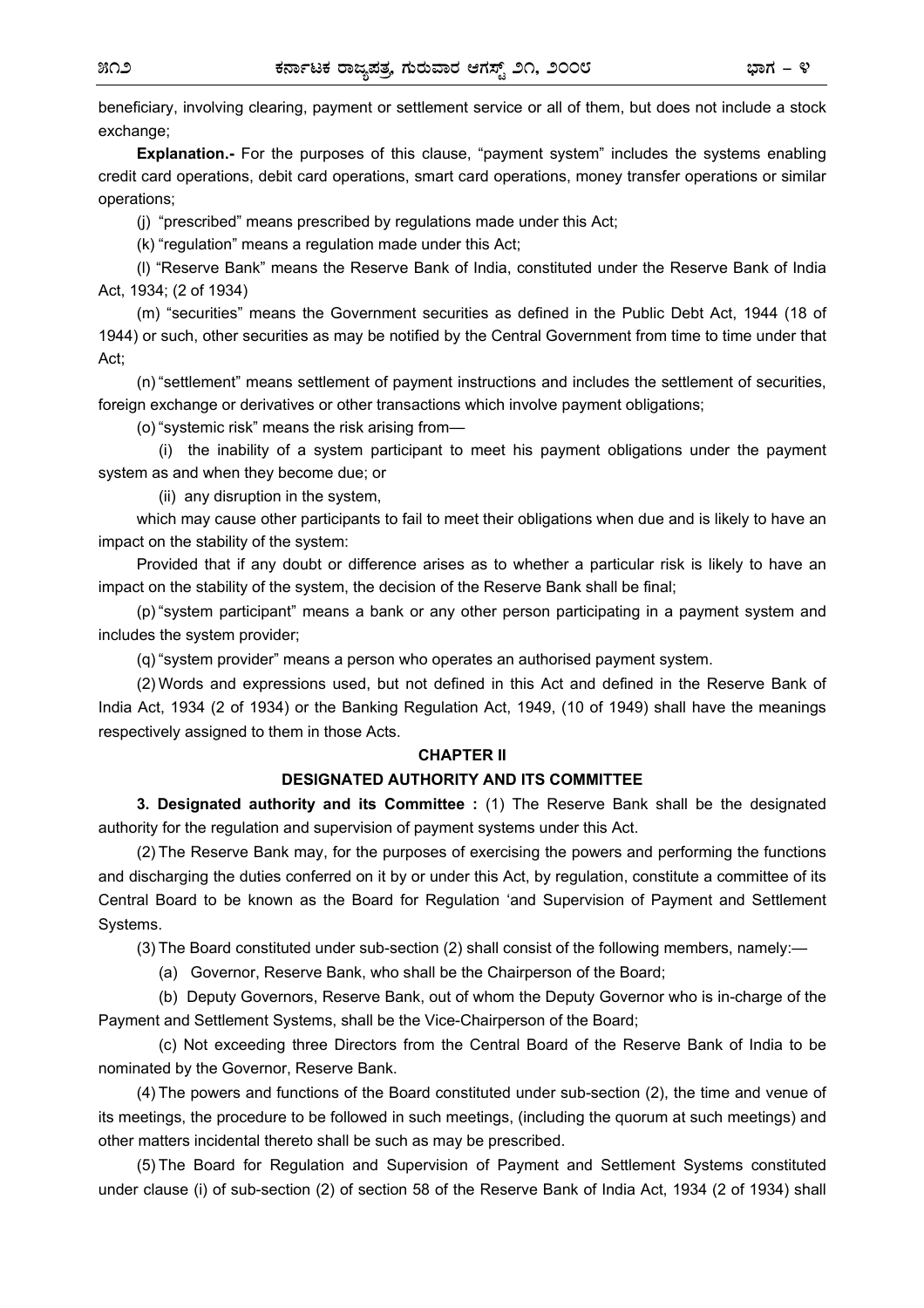be deemed to be the Board constituted under this section and continue accordingly until the Board is reconstituted in accordance with the provisions of this Act and shall be governed by the rules and regulations made under the Reserve Bank of India Act, 1934 in so far as they are not inconsistent with the provisions of this Act.

#### **CHAPTER III**

## **AUTHORISATION OF PAYMENT SYSTEMS**

**4. Payment system not to operate without authorisation :** (1) No person, other than the Reserve Bank, shall commence or operate a payment system except under and in accordance with an authorisation issued by the Reserve Bank under the provisions of this Act:

Provided that nothing contained in this section shall apply to—

 (a) the continued operation of an existing payment system on commencement of this Act for a period not exceeding six months from such commencement, unless within such period, the operator of such payment system obtains an authorisation under this Act or the application for authorisation made under section 7 of this Act is refused by the Reserve Bank;

 (b) any person acting as the duly appointed agent of another person to whom the payment is due;

 (c) a company accepting payments either from its holding company or any of its subsidiary companies or from any other company which is also a subsidiary of the same holding company;

 (d) any other person whom the Reserve Bank may, after considering the interests of monetary policy or efficient operation of payment systems, the size of any payment system or for any other reason, by notification, exempt from the provisions of this section.

(2) The Reserve Bank may, under sub-section (1) of this section, authorise a company or corporation to operate or regulate the existing clearing houses or new clearing houses of banks in order to have a common retail clearing house system for the banks throughout the country:

Provided, however, that not less than fifty-one per cent. of the equity of such company or corporation shall be held by public sector banks.

**Explanation.-** For the purposes of this clause, "public sector banks" shall include a "corresponding new bank", "State Bank of India" and "subsidiary bank" as defined in section 5 of the Banking Regulation Act, 1949. (10 of 1949)

**5. Application for authorisation :** (1) Any person desirous of commencing or carrying on a payment system may apply to the Reserve Bank for an authorisation under this Act.

(2) An application under sub-section (1) shall be made in such form and in such manner and shall be accompanied by such fees as may be prescribed.

**6. Inquiry by the Reserve Bank :** After the receipt of an application under section 5, and before an authorisation is issued under this Act, the Reserve Bank may make such inquiries as it may consider necessary for the purpose of satisfying itself about the genuineness of the particulars furnished by the applicant, his capacity to operate the payment system, the credentials of the participants or for any other reason and when such an inquiry is conducted by any person authorised by it in this behalf, it may require a report from such person in respect of the inquiry.

**7. Issue or refusal of authorisation :** (1) The Reserve Bank may, if satisfied, after any inquiry under section 6 or otherwise, that the application is complete in all respects and that it conforms to the provisions of this Act and the regulations issue an authorisation for operating the payment system under this Act having regard to the following considerations, namely:—

(i) the need for the proposed payment system or the services proposed to be undertaken by it;

(ii) the technical standards or the design of the proposed payment system;

(iii) the terms and conditions of operation of the proposed payment system including any security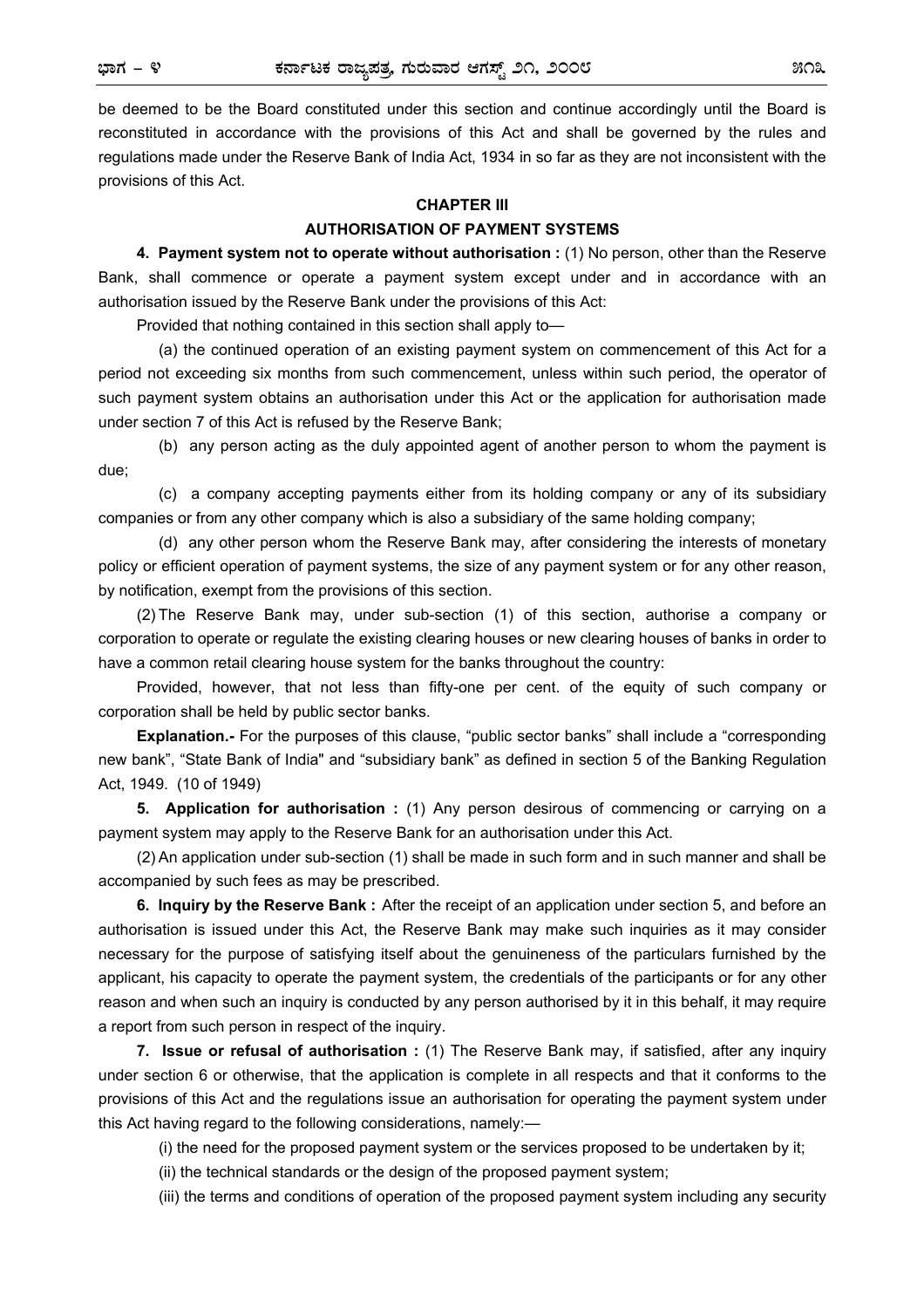procedure;

(iv) the manner in which transfer of funds may be effected within the payment system;

 (v) the procedure for netting of payment instructions effecting the payment obligations under the payment system;

(vi) the financial status, experience of management and integrity if the applicant;

 (vii) interests of consumers, including the terms and conditions governing their relationship with payment system providers;

(viii) monetary and credit policies; and

(ix) such other factors as may be considered relevant by the Reserve Bank.

 (2) An authorisation issued under sub-section (1) shall be in such form as may be prescribed and shall—

(a) state the date on which it takes effect;

(b) state the conditions subject to which the authorisation shall be in force;

(c) indicate the payment of fees, if any, to be paid for the authorisation to be in force;

 (d) if it considers necessary, require the applicant to furnish such security for the proper conduct of the payment system under the provisions of this Act;

(e) continue to be in force till the authorisation is revoked.

 (3) Where the Reserve Bank considers that the application for authorisation should be refused, it shall give the applicant a written notice to that effect stating the reasons for the refusal:

 Provided that no such application shall be refused unless the applicant is given a reasonable opportunity of being heard.

 (4) Every application for authorisation shall be processed by the Reserve Bank as soon as possible and an endeavour shall be made to dispose of such application within six months from the date of filing of such application.

 **8. Revocation of authorisation :** (1) If a system provider,—

(i) contravenes any provisions of this Act, or

(ii) does not comply with the regulations, or

(iii) fails to comply with the orders or directions issued by the designated authority, or

 (iv) operates the payment system contrary to the conditions subject to which the authorisation was issued,

 the Reserve Bank may, by order, revoke the authorisation given to such system provider under this Act:

Provided that no order of revocation under sub-section (1) shall be made

(i) except after giving the system provider a reasonable opportunity of being heard; and

 (ii) without prejudice to the direction of the Reserve Bank to the system provider that the operation of the payment system shall not be carried out till the order of revocation is issued.

 (2) Nothing contained in sub-section (1) shall apply to a case where the Reserve Bank considers it necessary to revoke the authorisation given to a payment system in the interest of the monetary policy of the country or for any other reasons to be specified by it in the order.

 (3) The order of revocation issued under sub-section (1) shall include necessary provisions to protect and safeguard the interests of persons affected by such order of revocation.

 (4) Where a system provider becomes insolvent or dissolved or wound up, such system provider shall inform, that fact to the Reserve Bank and thereupon the Reserve Bank shall take such steps as deemed necessary to revoke the authorisation issued to such system provider to operate the payment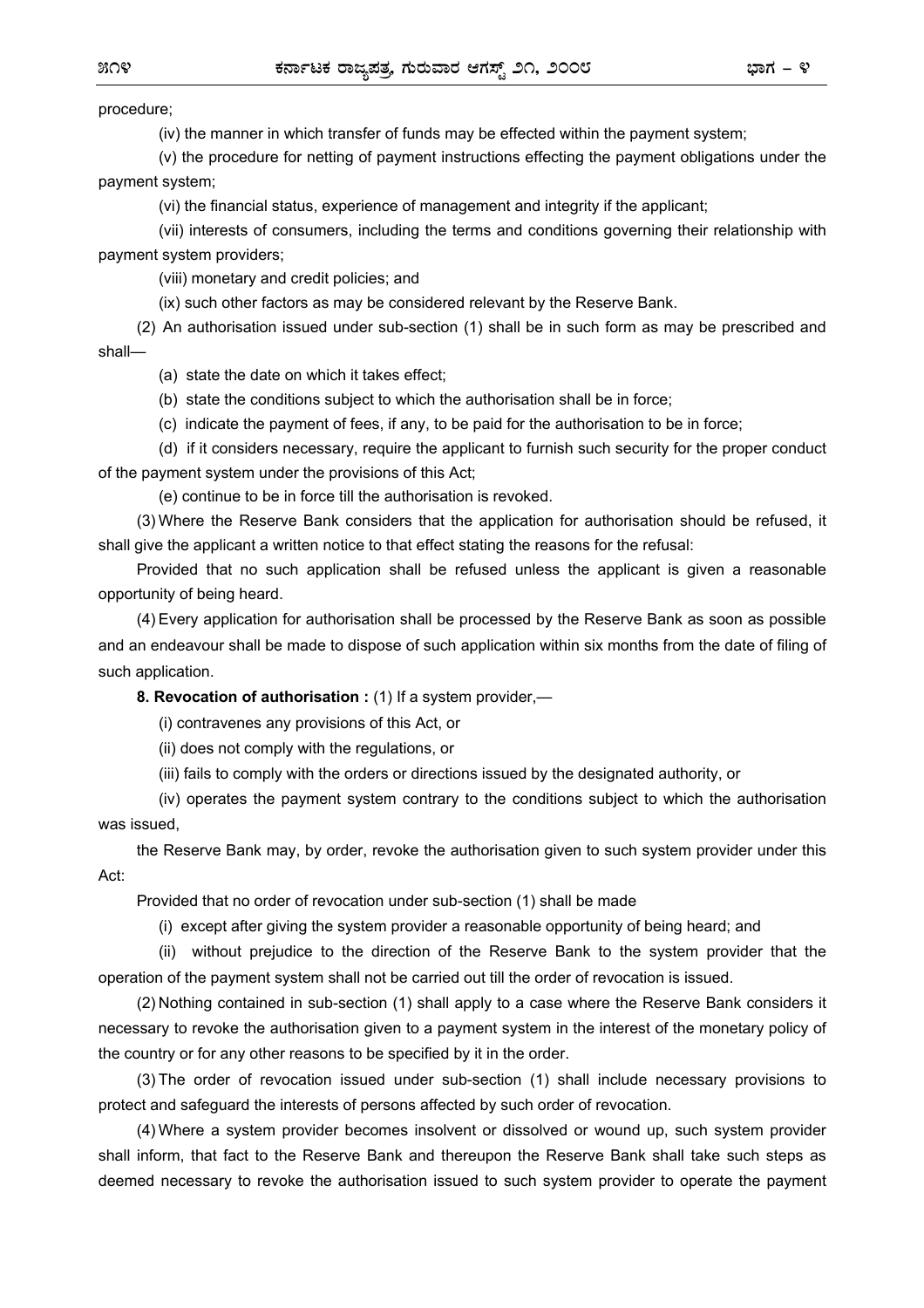system.

 **9. Appeal to the Central Government :** (1) Any applicant for an authorisation whose application for the operation of the payment system is refused under sub-section (3) of section 7 or a system provider who is aggrieved by an order of revocation under section 8 may, within thirty days from the date on which the order is communicated to him, appeal to the Central Government.

(2) The Central Government shall endeavour to dispose of an appeal under sub-section (1) within a period of three months.

(3) The decision of the Central Government on the appeal under sub-section (1) shall be final.

### **CHAPTER IV**

#### **REGULATION AND SUPERVISION BY THE RESERVE BANK**

**10. Power to determine standards :** (1) The Reserve Bank may, from time to time, prescribe—

(a) the format of payment instructions and the size and shape of such instructions;

(b) the timings to be maintained by payment systems;

 (c) the manner of transfer of funds within the payment system, either through paper, electronic means or in any other manner, between banks or between banks and other system participants;

(d) such other standards to be complied with the payment systems generally;

 (e) the criteria for membership of payment systems including continuation, termination and rejection of membership;

 (f) the conditions subject to which the system participants shall participate in such fund transfers and the rights and obligations of the system participants in such funds.

 (2) Without prejudice to the provisions of sub-section (1), the Reserve Bank may, from time to time, issue such guidelines, as it may consider necessary for the proper and efficient management of the payment systems generally or with reference to any particular payment system.

 **11. Notice of change in the payment system :** (1) No system provider shall cause any change in the system which would affect the structure or the operation of the payment system without—

(a) the prior approval of the Reserve Bank; and

 (b) giving notice of not less than thirty days to the system participants after the approval of the Reserve Bank:

 Provided that in the interest of monetary policy of the country or in public interest, the Reserve Bank may permit the system provider to make any changes in a payment system without giving notice to the system participants under clase (b) or requiring the system provider to give notice for a period longer than thirty days.

 (2) Where the Reserve Bank has any objection, to the proposed change for any reason, it shall communicate such objection to the systems provider within two weeks of receipt of the intimation of the proposed changes from the system provider.

 (3) The system provider shall, within a period of two weeks of the receipt of the objections from the Reserve Bank forward his comments to the Reserve Bank and the proposed changes may be effected only after the receipt of approval from the Reserve Bank.

 **12. Power to call for returns, documents or other information :** The Reserve Bank may call for from any system provider such returns or documents as it may require or other information in regard to the operation of his payment system at such intervals, in such form and in such manner, as the Reserve Bank may require from time to time or as may be prescribed and such order shall be complied with.

**13. Access to information :** The Reserve Bank shall have right to access any information relating to the operation of any payment system and system provider and all the system participants shall provide access to such information to the Reserve Bank.

**14. Power to enter and inspect :** Any officer of the Reserve Bank duly authorised by it in writing in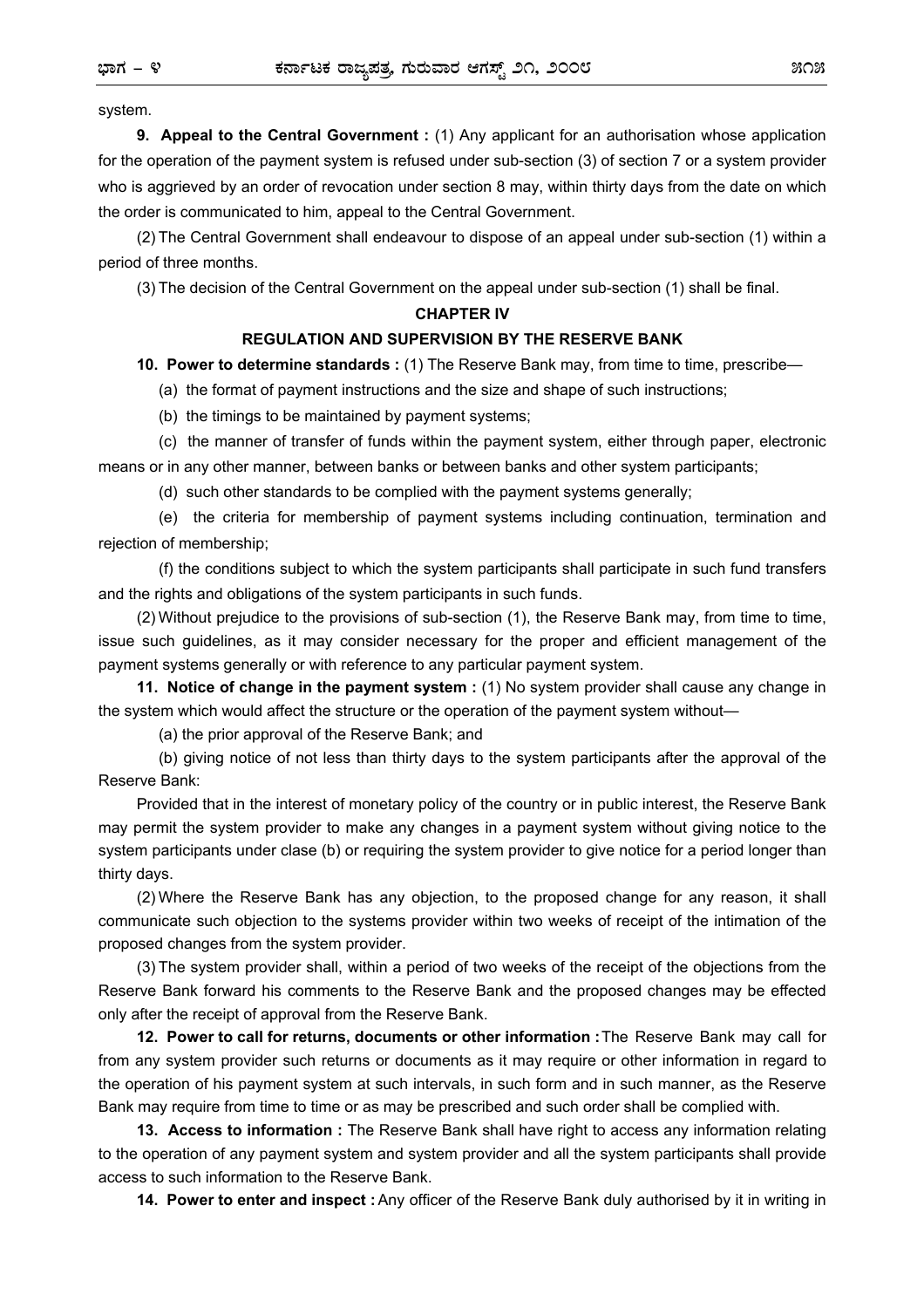this behalf, may for ensuing compliance with the provisions of this Act or any regulations, enter any premises where a payment system is being operated and may inspect any equipment, including any computer system or other documents situated at such premises and call upon any employee of such system provider or participant thereof or any other person working in such premises to furnish such information or documents as may be required by such officer.

**15. Information, etc., to be confidential :** (1) Subject to the provisions of sub-section (2), any document or information obtained by the Reserve Bank under sections 12 to 14 (both inclusive) shall be kept confidential.

(2) Notwithstanding anything contained in sub-section (1), the Reserve Bank may disclose any document or information obtained by it under sections 12 to 14 (both inclusive) to any person to whom the disclosure of such document or information is considered necessary for protecting the integrity, effectiveness or security of the payment system, or in the interest of banking or monetary policy or the operation of the payment systems generally or in the public interest.

**16. Power to carry out audit and inspection :** The Reserve Bank may, for the purpose of carrying out its functions under this Act, conduct or get conducted audits and inspections of a payment system or participants thereof and it shall be the duty of the system provider and the system participants to assist the Reserve Bank to carry out such audit or inspection, as the case may be.

**17. Power to issue directions :** Where the Reserve Bank is of the opinion that,—

(a) a payment system or a system participant is engaging in, or is about to engage in, any act, omission or course of conduct that results, or is likely to result, in systemic risk being inadequately controlled or

 (b) any action under clause (a) is likely to affect the payment system, the monetary policy or the credit policy of the country,

the Reserve Bank may issue directions in writing to such payment system or system participant requiring it, within such time as the Reserve Bank may specify –

 (i) to cease and desist from engaging in the act, omission or course of conduct or to ensure the system participants to cease and desist from the act, omission or course of conduct; or

 (ii) to perform such acts as may be necessary, in the opinion of the Reserve Bank, to remedy the situation.

 **18. Power of Reserve Bank to give directions generally :** Without prejudice to the provisions of the foregoing, the Reserve Bank may, if it is satisfied that for the purpose of enabling it to regulate the payment systems or in the interest of management or operation of any of the payment systems or in public interest, it is necessary so to do, lay down policies relating to the regulation of payment systems including electronic, non-electronic, domestic and international payment systems affecting domestic transactions and give such directions in writing as it may consider necessary to system providers or the system participants or any other person either generally or to any such agency and in particular, pertaining to the conduct of business relating to payment systems.

 **19. Directions of Reserve Bank to be complied with :** Every person to whom a direction has been issued by the Reserve Bank under this Act shall comply with such direction without any delay and a report of compliance shall be furnished to the Reserve Bank within the time allowed by it.

### **CHAPTER V**

## **RIGHTS AND DUTIES OF A SYSTEM PROVIDER**

**20. System provider to act in accordance with the Act, regulations, etc :** Every system provider shall operate the payment system in accordance with the provisions of this Act, the regulations, the contract governing the relationship among the system participants, the rules and regulations which deal with the operation of the payment system and the conditions subject to which the authorisation is issued, and the directions given by the Reserve Bank from time to time.

**21. Duties of a system provider :** (1) Every system provider shall disclose to the existing or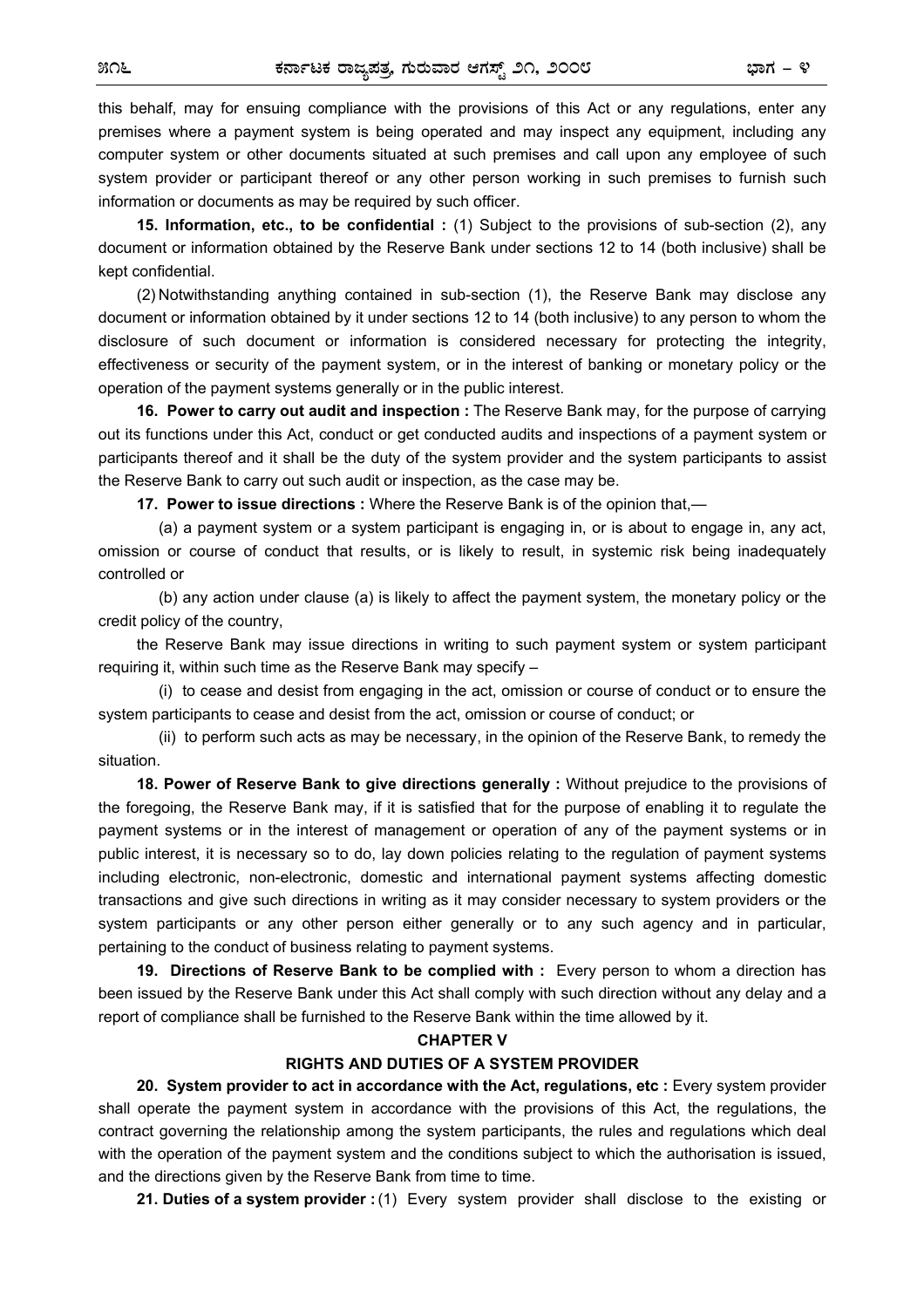potential system participants, the terms and conditions including the charges and the limitations of liability under the payment system, supply them with copies of the rules and regulations governing the operation of the payment system, netting arrangements and other relevant documents.

(2) It shall be the duty of every system provider to maintain the standards determined under this Act

**22. Duty to keep documents in the payment system confidential :** (1)A system provider shall not disclose to any other person the existence or contents of any document or part thereof or other information given to him by a system participant, except where such disclosure is required under the provisions of this Act or the disclosure is made with the express or implied consent of the system participant concerned or where such disclosure is in obedience to the orders passed by a court of competent jurisdiction or a statutory authority in exercise of the powers conferred by a statute.

(2) The provisions of the Bankers' Book Evidence Act, 1891 (18 of 1991) shall apply in relation to the information or documents, or other books in whatever form maintained by the system provider.

**23. Settlement and netting :** (1) The payment obligations and settlement instructions among the system participants shall be determined in accordance with the gross or netting procedure, as the case may be, approved by the Reserve Bank while issuing authorisation to a payment system.

(2) Where the rules providing for the operation of a payment system indicates a procedure for the distribution of losses between the system participants and the payment system, such procedure shall have effect notwithstanding anything to the contrary contained in any other law for the time being in force.

(3) A settlement effected under such procedure shall be final and irrevocable.

(4) Where a system participant is declared by a court of competent jurisdiction as insolvent or is dissolved or wound up, then notwithstanding anything contained in the Companies Act, 1956 (1 of 1956) or the Banking Regulation Act, 1949 (10 of 1949) or any other law for the time being in force, the order of adjudication or dissolution or winding up, as the case may be, shall not affect any settlement that has become final and irrevocable and the right of the system provider to appropriate any collaterals contributed by the system participant towards its settlement or other obligations in accordance with the rules, regulations or bye-laws of such system provider.

**Explanation.-** For the removal of doubts, it is hereby declared that the settlement, whether gross or net, referred to in this section is final and irrevocable as soon as the money, securities, foreign exchange or derivatives or other transactions payable as a result of such settlement is determined, whether or not such money, securities or foreign exchange or derivatives or other transactions is actually paid.

## **CHAPTER VI SETTLEMENT OF DISPUTES**

**24. Settlement of disputes :** (1) The system provider shall make provision in its rules or regulations for creation of panel consisting of not less than three system participants other than the system participants who are parties to the dispute to decide the disputes between system participants in respect of any matter connected with the operation of the payment system.

(2) Where any dispute in respect of any matter connected with the operation of the payment system arises between two- or more system participants, the system provider shall refer the dispute to the panel referred to in sub-section (1).

(3) Where any dispute arises between any system participant and the system provider or between system providers or where any of the system participants is not satisfied with the decision of the panel referred to in sub-section (1), the dispute shall be referred to the Reserve Bank.

(4) The dispute referred to the Reserve Bank for adjudication under sub-section (3) shall be disposed of by an officer of the Reserve Bank generally or specially authorised in this behalf and the decision of the Reserve Bank shall be final and binding.

(5) Where a dispute arises between the Reserve Bank, while acting in its capacity as system provider or as system participant, and another system provider or system participant, the matter shall be referred to the Central Government which may authorise an officer not below the rank of Joint Secretary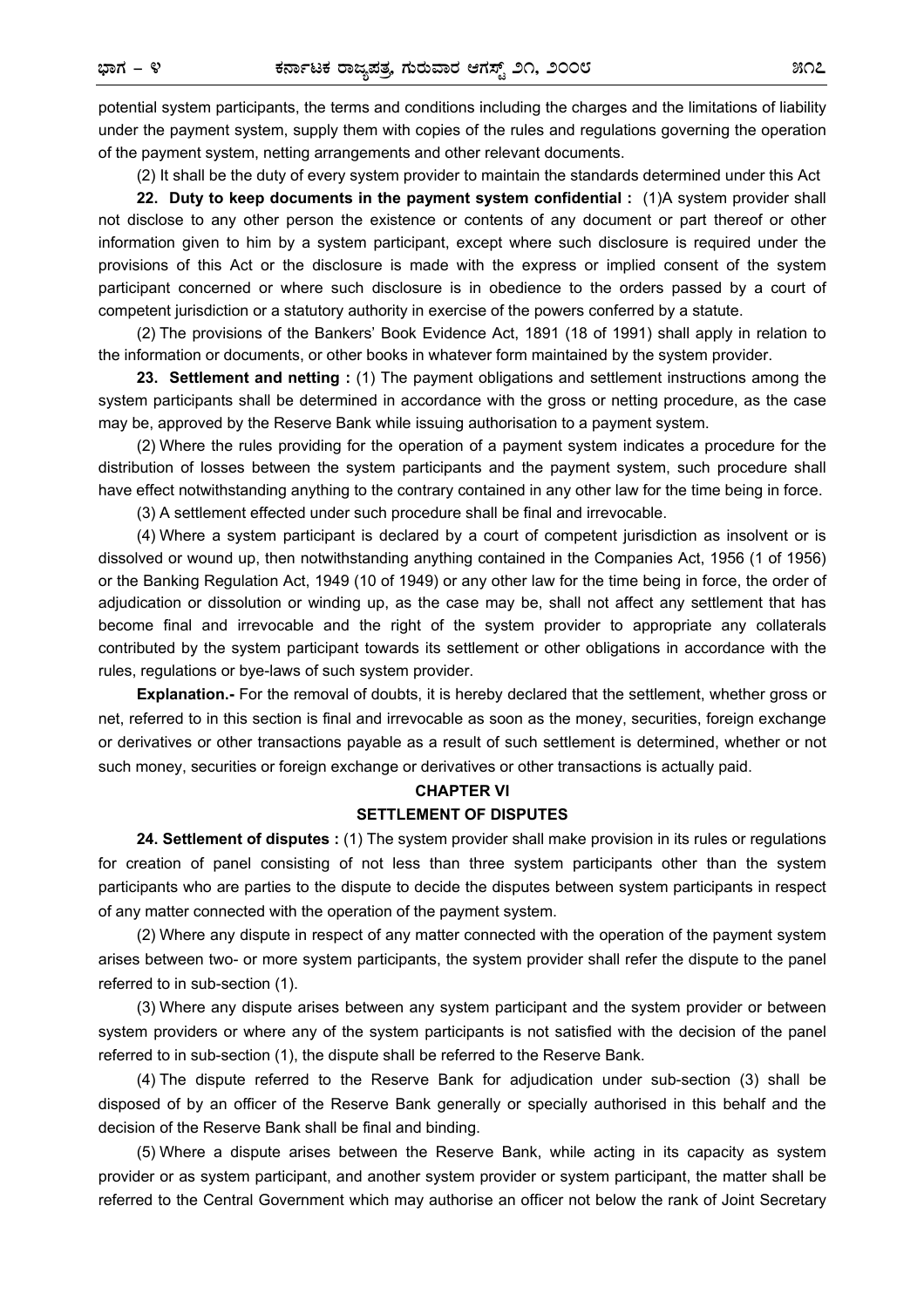for settlement of the dispute and the decision of such officer shall be final.

**25. Dishonour of electronic funds transfer for insufficiency, etc., of funds in the account :** (1) Where an electronic funds transfer initiated by a person from an account maintained by him cannot be executed on the ground that the amount of money standing to the credit of that account is insufficient to honour the transfer instruction or that it exceeds the amount arranged to be paid from that account by an agreement made with a bank, such person shall be deemed to have committed an offence and shall, without prejudice to any other provisions of this Act, be punished with imprisonment for a term which may extend to two years, or with fine which may extend to twice the amount of the electronic funds transfer, or with both:

Provided that nothing contained in this section shall apply unless—

 (a) the electronic funds transfer was initiated for payment of any amount of money to another person for the discharge, in whole or in part, of any debt or other liability;

 (b) the electronic funds transfer was initiated in accordance with the relevant procedural guidelines issued by the system provider;

 (c) the beneficiary makes a demand for the payment of the said amount of money by giving a notice in writing to the person initiating the electronic funds transfer within thirty days of the receipt of information by him from the bank concerned regarding the dishonour of the electronic funds transfer; and

(d) the person initiating the electronic funds transfer fails to make the payment of the said money to the beneficiary within fifteen days of the receipt of the said notice.

(2) It shall be presumed, unless the contrary is proved, that the electronic funds transfer was initiated for the discharge, in whole or in part, of any debt or other liability.

(3) It shall not be a defence in a prosecution for an offence under sub-section (1) that the person, who initiated the electronic funds transfer through an instruction, authorisation, order or agreement, did not have reason to believe at the time of such instruction, authorisation, order or agreement that the credit of his account is insufficient to effect the electronic funds transfer.

(4) The Court shall, in respect of every proceeding under this section, on production of a communication from the bank denoting the dishonour of electronic funds transfer, presume the fact of dishonour of such electronic funds transfer, unless and until such fact is disproved.

(5) The provisions of Chapter XVII of the Negotiable Instruments Act, 1881 (26 of 1881) shall apply to the dishonour of electronic funds transfer to the extent the circumstances admit.

**Explanation.—** For the purposes of this section, "debt or other liability" means a legally enforceable debt or other liability, as the case may be.

## **CHAPTER VII**

## **OFFENCES AND PENALTIES**

**26. Penalties :** (1) Where a person contravenes the provisions of section 4 or fails to comply with the terms and conditions subject to which the authorisation has been issued under section 7, he shall be punishable with imprisonment for a term which shall not be less than one month but which may extend to ten years or with fine which may extend to one crore rupees or with both and with a further fine which may extend to one lakh rupees for every day, after the first during which the contravention or failure to comply continues.

(2) Whoever in any application for authorisation or in any return or other document or on any information required to be furnished by or under, or for the purpose of, any provision of this Act, wilfully makes a statement which is false in any material particular, knowing it to be false or wilfully omits to make a material statement, shall be punishable with imprisonment for a term which may extend to three years and shall also be liable to fine which shall not be less than ten lakh rupees and which may extend to fifty Iakh rupees.

(3) If any person fails to produce any statement, information, returns or other documents, or to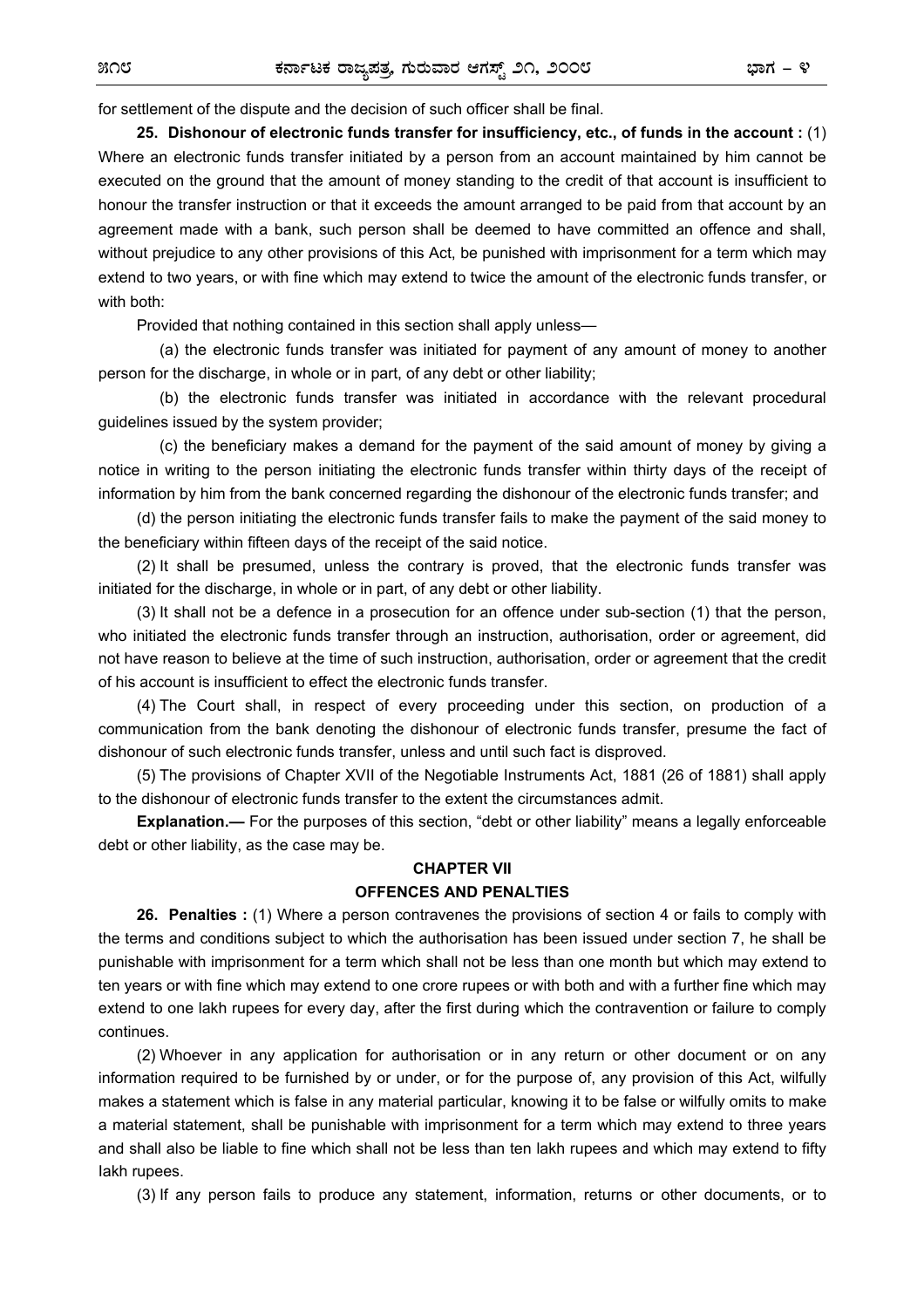furnish any statement, information, returns or other documents, which under section 12 or under section 13, it is his duty to furnish or to answer any question relating to the operation of a payment system which is required by an officer making inspection under section 14, he shall be punishable with fine which may extend to ten Iakh rupees in respect of each offence and if he persists in such refusal, to a further fine which may extend to twenty-five thousand rupees for every day for which the offence continues.

(4) If any person discloses any information, the disclosure of which is prohibited under section 22, he shall be punishable with imprisonment for a term which may extend to six months, or with fine which may extend to five lakh rupees or an amount equal to twice the amount of the damages incurred by the act of such disclosure, whichever is higher or with both.

(5) Where a direction issued under this Act is not complied with within the period stipulated by the Reserve Bank or where no such period is stipulated, within a reasonable time or where the penalty imposed by the Reserve Bank under section 30 is not paid within a period of thirty days from the date of the order, the system provider or the system participant which has failed to comply with the direction or to pay the penalty shall be punishable with imprisonment for a term which shall not be less than one month but which may extend to ten years, or with fine which may extend to one crore rupees or with both and where the failure to comply with the direction continues, with further fine which may extend to one lakh rupees for every day, after the first during which the contravention continues.

 (6) If any provision of this Act is contravened, or if any default is made in complying with any other requirement of this Act, or of any regulation, order or direction made or given or condition imposed thereunder and in respect of which no penalty has been specified, then, the person guilty of such contravention or default, as the case may be, shall be punishable with fine which may extend to ten lakh rupees and where a contravention or default is a continuing one, with a further fine which may extend to twenty-five thousand rupees for every day, after the first during which the contravention or default continues.

**27. Offences by companies :** (1) Where a person committing a contravention of any of the provisions of this Act or any regulation, direction or order made there under is a company, every person who, at the time of the contravention, was in-charge of, and was responsible to, the company for the conduct of business of the company, as well as the company, shall be guilty of the contravention and shall be liable to be proceeded against and punished accordingly

Provided that nothing contained in this sub-section shall render any such person liable to punishment if he proves that the contravention took place without his knowledge or that he exercised all due diligence to prevent such contravention.

 (2) Notwithstanding anything contained in sub-section (1), where a contravention of any of the provisions of this Act or of any regulation, direction or order made thereunder has been committed by a company and it is proved that the contravention has taken place with the consent or connivance of, or is attributable to any neglect on the part of any director, manager, secretary or other officer of the company, such director, manager, secretary or other officer shall also be deemed to be guilty of the contravention and shall be liable to be proceeded against and punished accordingly.

**Explanation.-** For the purposes of this section,—

 (a) "company" means any body corporate and includes a firm or other association of individuals; and

(b) "director", in relation to a firm, means a partner in the firm.

 **28. Cognizance of offences :** (1) No court shall take cognizance of an offence punishable under this Act except upon a complaint in writing made by an officer of the Reserve Bank generally or specially authorised by it in writing in this behalf, and no court, lower than that of a Metropolitan Magistrate or a Judicial Magistrate of the first class shall try any such offence:

Provided that the Court may take cognizance of an offence punishable under section 25 upon a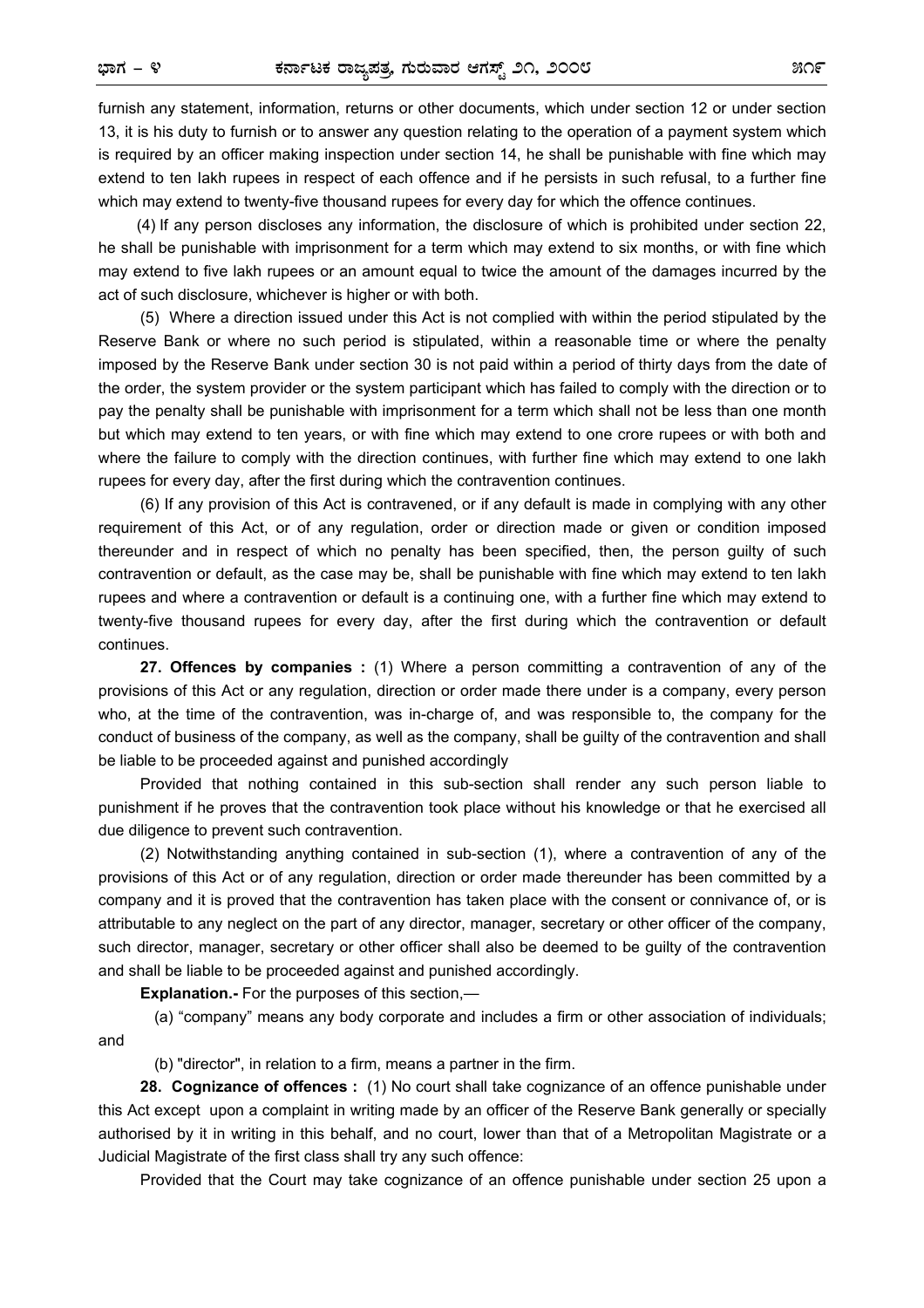complaint in writing made by the person aggrieved by the dishonour of the electronic funds transfer.

(2) Notwithstanding anything contained in the Code of Criminal Procedure, 1973, (2 of 1974) a Magistrate may dispense with the personal attendance of the officer of the Reserve Bank filing the compliant, but the Magistrate may, in his discretion, at any stage of the proceedings, direct the personal attendance of the complainant.

**29. Application of fine :** A court imposing any fine under this Act may direct that the whole or any part thereof shall be applied in, or towards payment of, the costs of the proceedings.

**30. Power of Reserve Bank to impose fines :** (1) Notwithstanding anything contained in section 26, if a contravention or default of the nature referred to in sub-section (2) or sub-section (6) of section 26, as the case may be, the Reserve Bank may impose on the person contravening or committing default a penalty not exceeding five lakh rupees or twice the amount involved in such contravention or default where such amount is quantifiable, whichever is more, and where such contravention of default is a continuing one, a further penalty which may extend to twenty-five thousand rupees for every day after the first during which the contravention or default continues.

(2) For the purpose of imposing penalty under sub-section (1), the Reserve Bank shall serve a notice on the defaulter requiring him to show cause why the amount specified in the notice should not be imposed as a penalty and a reasonable opportunity of being heard shall also be given to such defaulter.

(3) Any penalty imposed by the Reserve Bank under this section shall be payable within a period of thirty days from the date on which notice issued by the Reserve Bank demanding payment of the sum is served on the defaulter and, in the event of failure of the person to pay the sum within such period, may be recovered on a direction made by the principal civil court having jurisdiction in the area where the registered office of the defaulter company or the official business of the person is situated:

Provided that no such direction shall be made except on an application made by an officer of the Reserve Bank authorised by it in this behalf.

(4) The Reserve Bank may recover the amount of penalty by debiting the current account, if any, of the defaulter or by liquidating the securities held to the credit of the defaulter or in accordance with the provisions of this Act.

(5) The court which makes a direction under sub-section (3) shall issue a certificate specifying the sum payable by the defaulter and every such certificate shall be enforceable in the same manner as it were a decree made by the court in a civil suit.

(6) Where any complaint has been filed against any person in any court in respect of the contravention or default of the nature referred to in sub-section (2), or, as the case may be, sub-section (4) of section 26, then, no proceeding for the imposition of any penalty on the person shall be taken under this section.

**31. Power to compound offences :** (1) Notwithstanding anything contained in the Code of Criminal Procedure, 1973, (2 of 1974) any offence punishable under this Act for any contravention, not being an offence punishable with imprisonment only, or with imprisonment and also with fine, may, on receipt of an application from the person committing such contravention either before or after the institution of any proceeding, be compounded by an officer of the Reserve Bank duly authorised by it in this behalf.

(2) Where a contravention has been compounded under sub-section (1) no proceeding or further proceeding, as the case may be, shall be initiated or continued, as the case may be, against the person committing such contravention under that section, in respect of the contravention so compounded.

# **CHAPTER VIII**

## **MISCELLANEOUS**

**32. Act to have overriding effect :** The provisions of this Act shall have effect notwithstanding anything inconsistent therewith contained in any other law for the time being in force.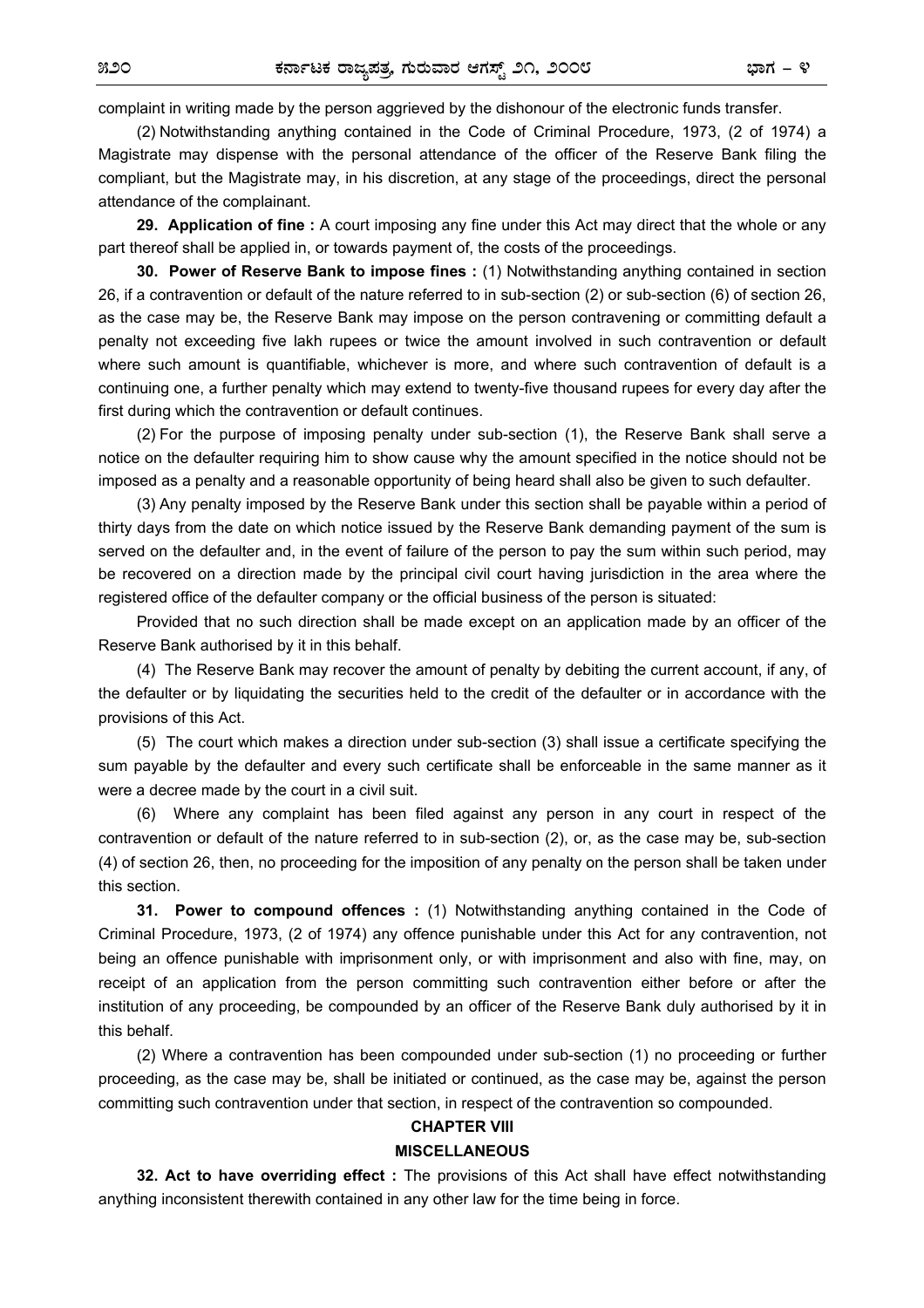**33. Mode of recovery of penalty :** (1) The penalty imposed on the defaulter by the Reserve Bank under section 30 may be recovered by issuing a notice to any person from whom any amount is due to the defaulter, by requiring such person to deduct from the amount payable by him to the defaulter, the amount payable to the Reserve Bank by way of penalty and pay to the Reserve Bank.

(2) Save as otherwise provided in this section, every person to whom a notice is issued under this sub-section shall be bound to comply with such notice, and, in particular, where such notice is issued to a post office, bank or an insurer, it shall not be necessary for any passbook, 'deposit receipt, policy or any other document to be produced for the purpose of any entry, endorsement or the like being made before payment is made notwithstanding that any rule, practice or requirement to the contrary.

(3) Any claim respecting any property in relation to which a notice under this subsection has been issued arising after the date of the notice shall be void as against any demand contained in the notice.

(4) Where a person to whom the notice under this sub-section is sent objects to it by a statement on oath that the sum demanded or any part thereof is not due to the defaulter or that he does not hold any money for or on account of the defaulter, then, nothing contained in this sub-section shall be deemed to require such person to pay any such sum or part thereof, as the case may be, but if it is discovered that such statement was false in any material particular, such person shall be personally liable to the Reserve Bank to the extent of his own liability to the defaulter on the date of the notice, or to the extent of the penalty imposed on the defaulter by the Reserve Bank, whichever is less.

(5) The Reserve Bank may at any time or from time to time, amend or revoke any notice issued under this section or extend the time for making the payment in pursuance of such notice;

(6) The Reserve Bank shall grant a receipt for any amount paid to it in compliance with a notice, issued under this section and the person so paying shall be fully discharged from his liability to the defaulter to the extent of the amount so paid.

(7) Any person discharging any liability to the defaulter after the receipt of a notice under this section shall be personally liable to the Reserve Bank to the extent of his own liability to the defaulter so discharged or to the extent of the penalty imposed on the defaulter by the Reserve Bank, whichever is less.

(8) If the person to whom the notice under this section is sent fails to make payment in pursuance thereof to the Reserve Bank, he shall be deemed to be the defaulter in respect of the amount specified in the notice and further proceedings may be taken against him for the realisation of the amount as if it were an arrear due from him in the manner provided in this section.

**Explanation.-** For the purposes of this section, "defaulter" means any person or system provider or system participant on whom the Reserve Bank has imposed a penalty under section 30.

**34. Act not to apply to stock ex-changes or clearing corporations of stock ex-change:** Nothing contained in this Act shall apply to stock exchanges or the clearing corporations of the stock exchanges.

**35. Certain persons deemed to be public servants :** (1) Every officer of the Reserve Bank who has been entrusted with any power under this Act, shall be deemed to be a public servant within the meaning of section 21 of the Indian Penal Code. (45 of 1860)

**36. Protection of action taken in good faith :** No suit or other legal proceedings shall lie against the Central Government, the Reserve Bank, or any officer thereof for any damage caused or likely to be caused by anything which is in good faith done or intended to be done in pursuance of this Act, any regulations, order or direction made or given thereunder.

**37. Power to remove difficulties :** (1) If any difficulty arises in giving effect to the provisions of this Act, the Central Government may, by order published in the Official Gazette, make such provision is not inconsistent with the provisions of this Act as appear to it to be necessary or expedient for removing the difficulty: